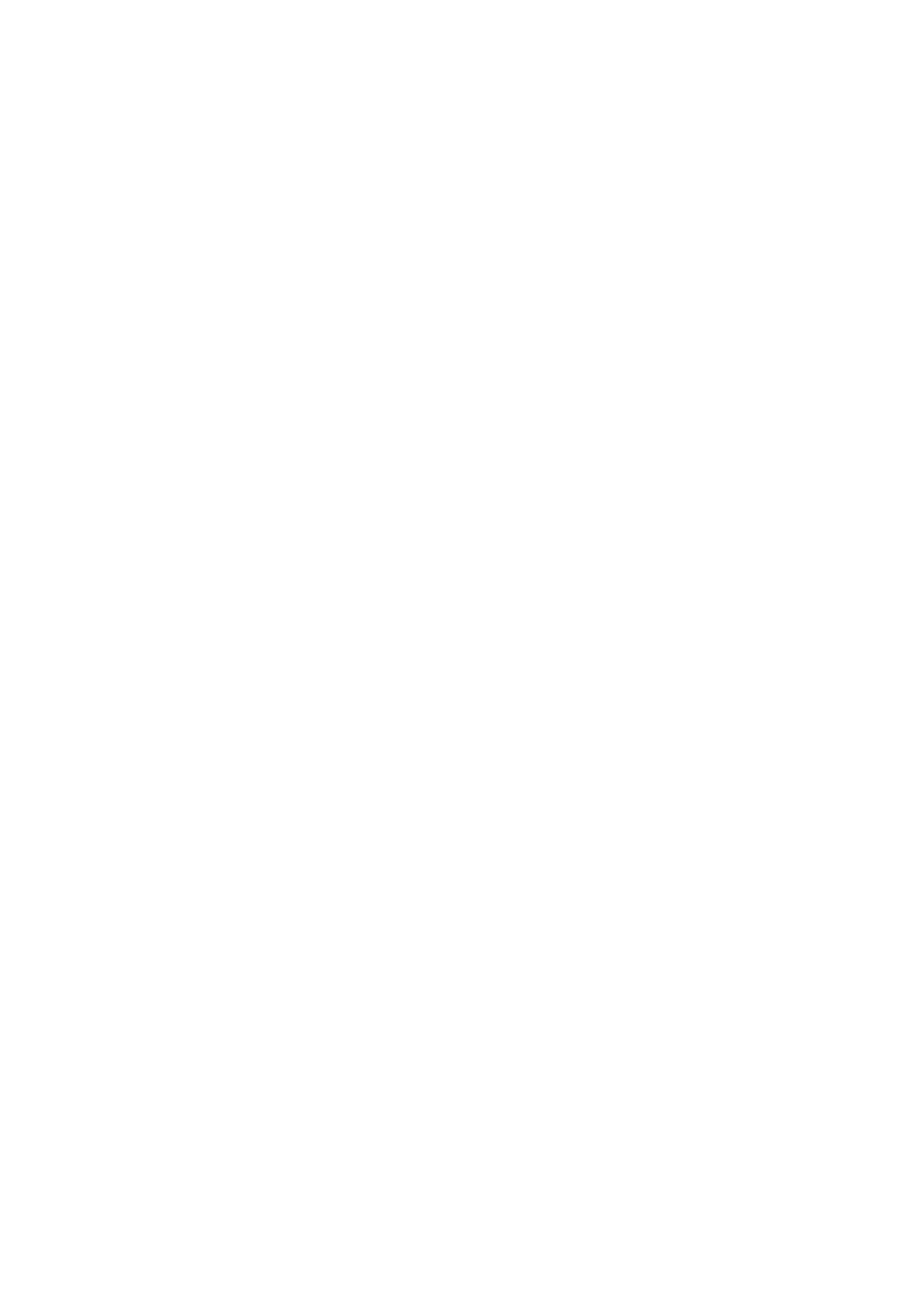**EUROPEAN UNIVERSITY INSTITUTE, FLORENCE MAX WEBER PROGRAMME**

*Politicizing Consumption: On the Contested Role of the Consumer in the Weimar Republic* 

**CLAUDIUS TORP**

EUI Working Paper **MWP** 2010/38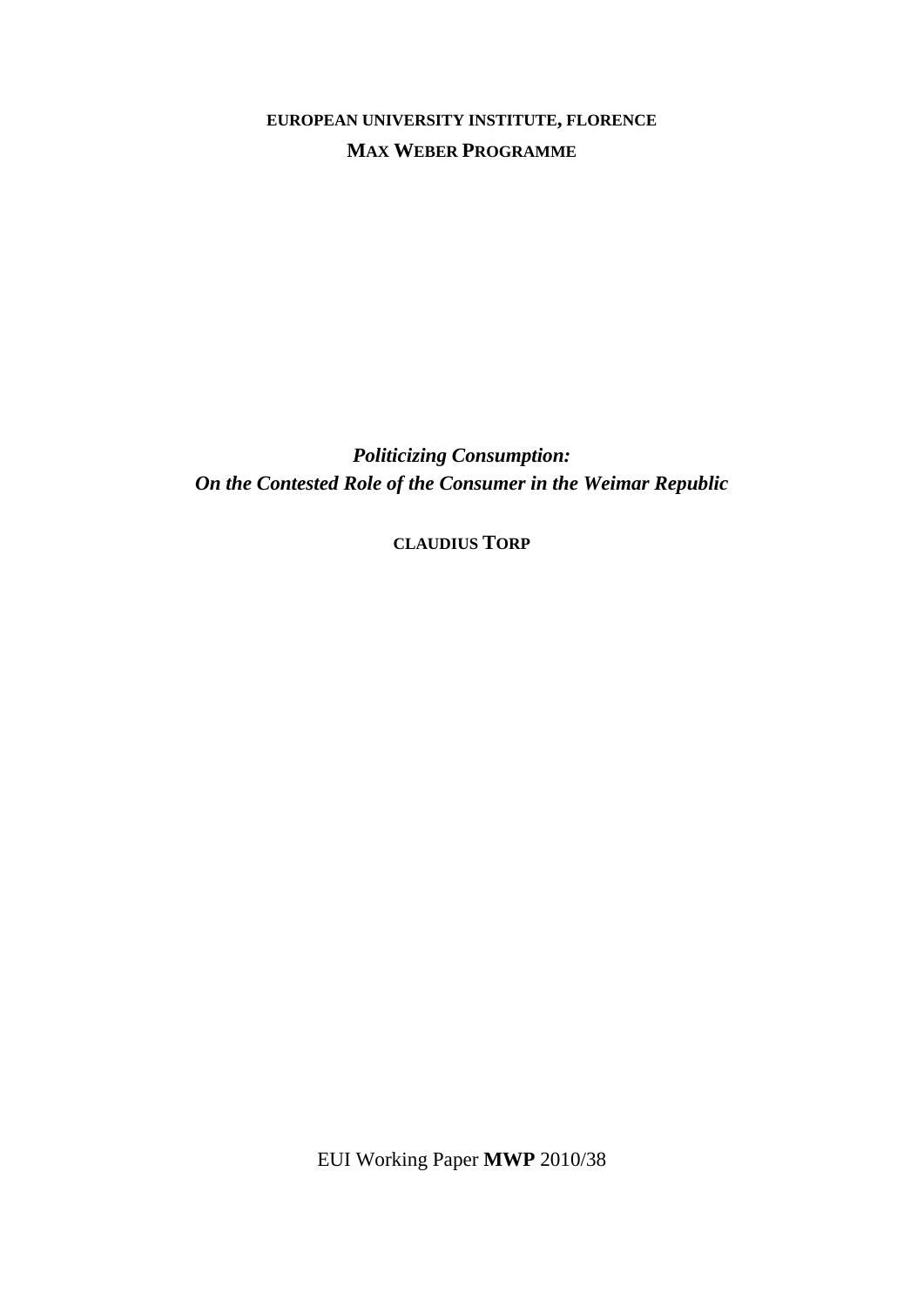This text may be downloaded for personal research purposes only. Any additional reproduction for other purposes, whether in hard copy or electronically, requires the consent of the author(s), editor(s). If cited or quoted, reference should be made to the full name of the author(s), editor(s), the title, the working paper or other series, the year, and the publisher.

ISSN 1830-7728

© 2010 Claudius Torp

Printed in Italy European University Institute Badia Fiesolana I – 50014 San Domenico di Fiesole (FI) Italy Hwww.eui.eu H cadmus.eui.eu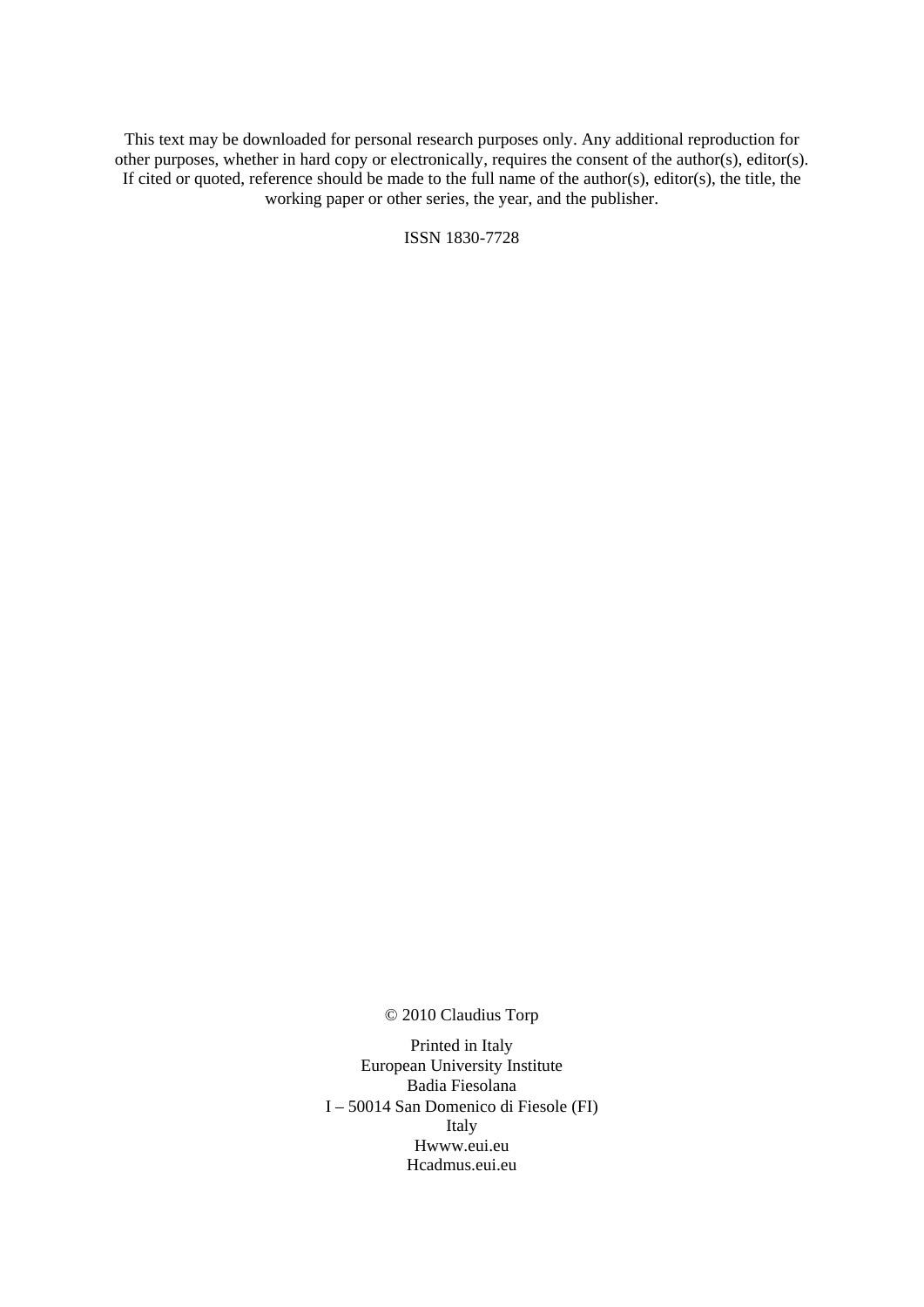## **Abstract**

In the Weimar Republic, consumption served as a vanguard point from which to redefine the relation between politics and economics. This paper traces the way the figure of the consumer was conceptualized in different discursive settings. It is shown how the political prominence of the consumer was strongly invoked in the debate that took place in the period of reconstruction about consumer representation. This failed attempt to institutionalize the consumer interest was superseded by competing visions of consumer society ranging from a co-operative utopia to national socialist ideas of German autarky. The consumers' rights and duties were of crucial importance to these approaches, however differently they defined them.

# **Keywords**

Weimar Republic, consumption, political history.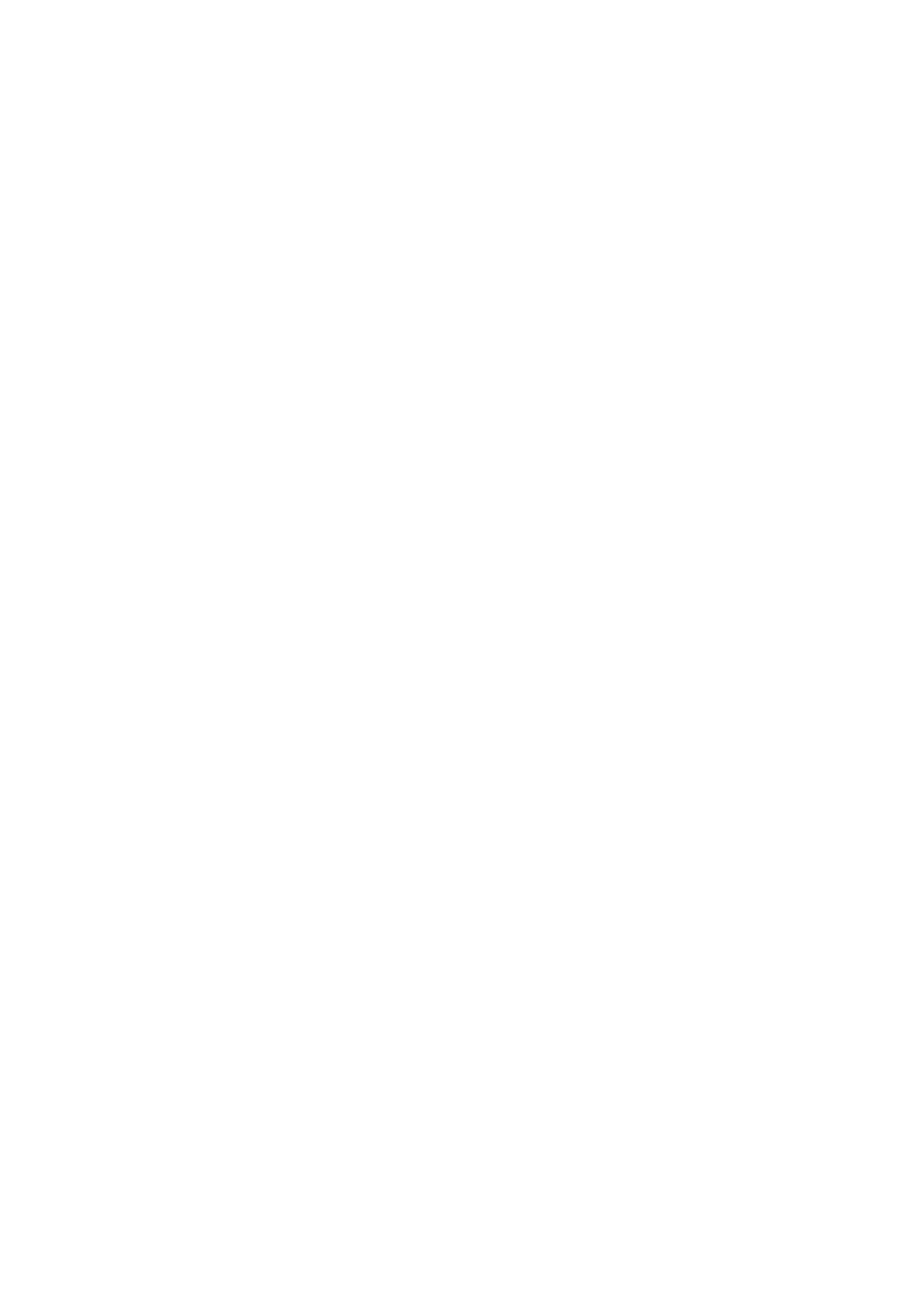## **Introduction**

1

Two major developments in the 1920s and 1930s coincided to draw the attention of political actors to private consumption. Recurrent economic crises jeopardized the satisfaction of basic needs in large segments of the population while the breakthrough of popular culture fostered desires for material well-being. A wide range of consumer needs was thus perceived to be politically relevant and became an object of public intervention. Different political actors and commentators regarded consumption (whether it was of food, housing, entertainment, luxury, or the standard of living itself) as essential to societal stability and political legitimacy. But the politics of consumption was more than just another field of growing state interventionism in interwar Germany. I will argue that consumption served as a vanguard point from which to redefine the relation between politics and economics that many contemporaries considered to be the most fundamental problem on the political agenda. In this paper I will trace the way the figure of the consumer was conceptualized in three different discursive settings. To begin with, in Imperial Germany, four major economic thinkers (of different political attitudes) will be examined with regard to the multi-faceted image of the consumer they shaped and left as a discursive legacy to the Weimar republic. The analysis continues by showing how the political prominence of the consumer was strongly invoked in the debate that took place in the formative years of the republic about consumer and/or producer representation. Finally and most importantly, three competing conceptions of consumer society (socialist, liberal, national socialist) that were meant to be visions of a future, more cohesive, German society will be unravelled. The consumers' rights and duties were of crucial importance to these approaches, however differently they defined them.

# **Discursive foundations – affluence, scarcity, and the ambivalent image of the consumer in Imperial Germany**

Let me first take a step back and briefly show how consumption was put on the intellectual map in Germany before and during World War I. In doing this, we will come to understand how the deeply ambivalent notion of consumer needs preconditioned the succeeding political discourse in the Weimar republic.

After having long neglected the study of consumption, German economists turned their attention to it in the boom decade before the First World War. In 1908, the influential liberal Lujo Brentano presented his theory of needs to the *Bayerische Akademie der Wissenschaften*. <sup>1</sup> In Brentano's study, the consumer is not conceptualized as a political subject, either individually or collectively, yet the image of the consumer is significantly shaped through anthropological and historical reflections on needs. Brentano acknowledges the dynamic character of needs and, especially, the beneficial function of the desire for luxuries as a mechanism for the historical "uplift" and refinement of needs. At the same time, he tries to reconcile this consumerist diagnosis with a protestant work ethic. In Brentano's view, marginal theory that has boredom and *ennui* putting an end to any particular satisfaction does not apply to ever-changing spiritual and active needs. Not the actual experience of pleasure, but the seeking of pleasure in the sphere of high cultural values and taste is what guarantees the perpetual strife that is at the heart of bourgeois society. The consumer, then, is not someone simply wallowing in the amenities of life, but a person who ventures to develop and educate his needs.<sup>2</sup> Although Brentano does not address the political consequences of this in his study, his work as a social reformer teaches the lesson to be learnt quite clearly: in civil society, élites were to help and educate workers as consumers.

The dynamics of consumption were equally emphasized in Werner Sombart's *Love, Luxury, and Capitalism* (1913), in which he provided a counter-Weberian account of the rise of capitalism out of the spirit of consumerism. The main argument runs like this: in late medieval and early modern Europe, especially in Renaissance Italy, the emancipation of love and eroticism from monogamy – visible, for example, in the rise of courtesanship – inspired a contest of conspicuous consumption

<sup>1</sup> L. Brentano, *Versuch einer Theorie der Bedürfnisse: Sitzungsberichte der Kgl. Bayerischen Akademie der Wissenschaften. Philos.-philol. u. histor. Kl. 1908* (München 1908).

<sup>2</sup> In the same vein, see K. Oldenberg, 'Die Konsumtion', in *Grundriss der Sozialökonomik*, 2. Abt. (Tübingen 1914), 122f.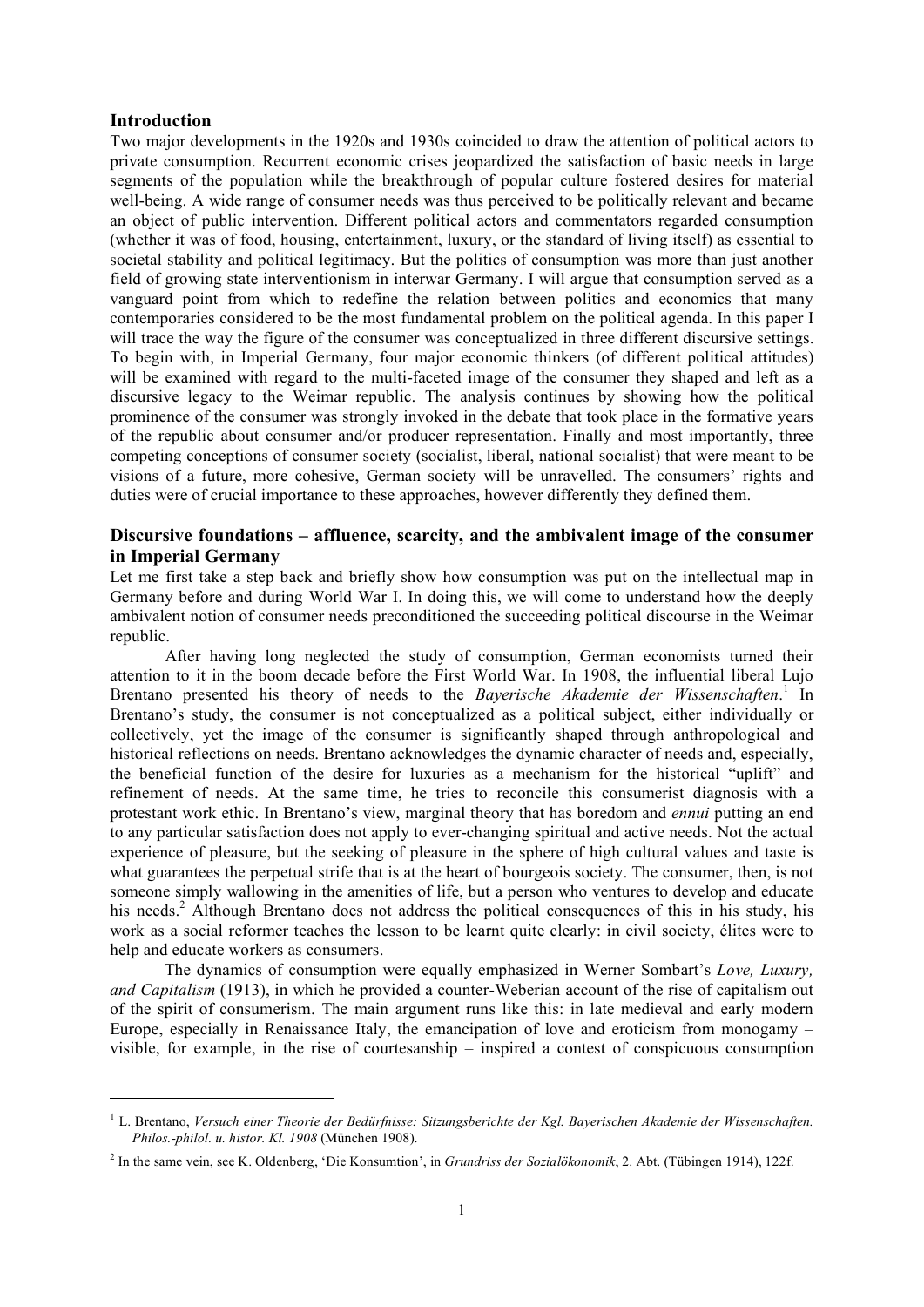among the élites. Increasingly, luxury was used in order to impress, woo, or bind the partner, and, accordingly, the expansion of luxury industries can be traced to these contexts. "And so, luxury, which itself was […] the legitimate child of illegitimate love, bore capitalism", as Sombart succinctly remarks at the end of his book. Apart from the trickle-down effect of luxury, the most decisive aspect of this narrative is that the consumers are mainly female. Women are the driving force behind the processes of privatization, commodification, and refinement that determine the history of consumption. If the attention that Sombart's book continued to receive in the Weimar years is anything to go by, then it may be supposed that, to contemporaries, the gendered identification of the consumer was not merely of historical interest, but seemed to hold true for modern society as well. "Wealth, the free arrangement of love-life, the striving of certain groups to establish their position against others, the life in the metropole": this account of the historical conditions of "great luxury" was easy to read as a commentary on the modern hurly-burly of consumption.<sup>3</sup>

Yet another modern element in the construction of the consumer was highlighted in Karl Oldenberg's authoritative article on consumption in the *Grundriss der Sozialökonomik* (1914). In line with his abstract definition of consumption as the satisfaction of demand, Oldenberg initially holds that all human beings are consumers, which includes those who (like the unemployed, pensioners, the disabled) receive subsidies or welfare provisioning. Yet, he does not identify the consumer with the public interest because a conflict of interest might arise between consumers and producers from the fact that not every consumer is at the same time a producer. "In particular, the pure consumer is a born free trader", a notion pointing to the debates over trade policy in Great Britain and in Germany, where the SPD refashioned their interest politics by catering to the interests of urban consumers and their votes. Indeed, the city-dweller figures as the prototypical consumer in Oldenberg's extensive account of modern trends in consumption. The two major developments that he identifies are the transition from economies of subsistence to market society, and, bound up with this, the increasing urbanization of all modern societies. Interestingly, the dissociation of the workers from the means of their own subsistence together with the expansion of urban forms of life are discussed exclusively with reference to the effect on food consumption and nutritional subsistence levels. This treatment reflects a clear bias in the sources of knowledge on consumer behaviour; for all the recognition of the dynamics of needs, nutritional experts, who were especially eager to assess the sharp increase in meat consumption among the urban population that had taken place in the previous decades, focussed on what was to be considered biologically necessary and, therefore, essential to the health of the nation. Cultural factors and needs that were much harder to quantify and explain were relegated to the margins of household statistics. 4

Oldenberg's concluding description of the state's tasks with regard to consumer regulation testifies to confident expectations in late Imperial Germany of continued growth in affluence driven by free market regulation. "Generally, the modern state gives the consumer a free hand." Only narrowly defined immoral and unhygienic consumption should be subject to prohibitive state intervention; excessive display of luxury, for example, being exempted from it. The chief regulatory instruments of taxes and tariffs are criticized insofar as they raise the price of necessary consumer goods and thereby unduly burden low-income households. Subsidies are, therefore, given more weight, thereby characterizing the state as the beneficent provider of certain necessary and culturally valuable goods or services. Public expenditure on education, welfare, public transportation, arts and sciences, etc. appears as the third branch of the politics of consumption.<sup>5</sup>

The catastrophic experiences of scarcity and mismanagement during the First World War pressed for new conceptions of the state's regulatory functions. The politicization of consumption

<sup>3</sup> W. Sombart, *Luxus und Kapitalismus* (1913) (München 1922), quotations: 206, 74; all translations in this paper by the author [C.T.]. On Sombart's popularity, see F. Lenger, *Werner Sombart. 1863-1941. Eine Biographie* (München 1994), 232, Fn. 62, 276, 322.

<sup>4</sup> Oldenberg, 'Konsumtion', 109 (quotation), 139-57; see also C. Nonn, *Verbraucherprotest und Parteiensystem im wilhelminischen Deutschland* (Düsseldorf 1996).

 $5$  Cf. Oldenberg, 'Konsumtion', 159-64, quotation: 159.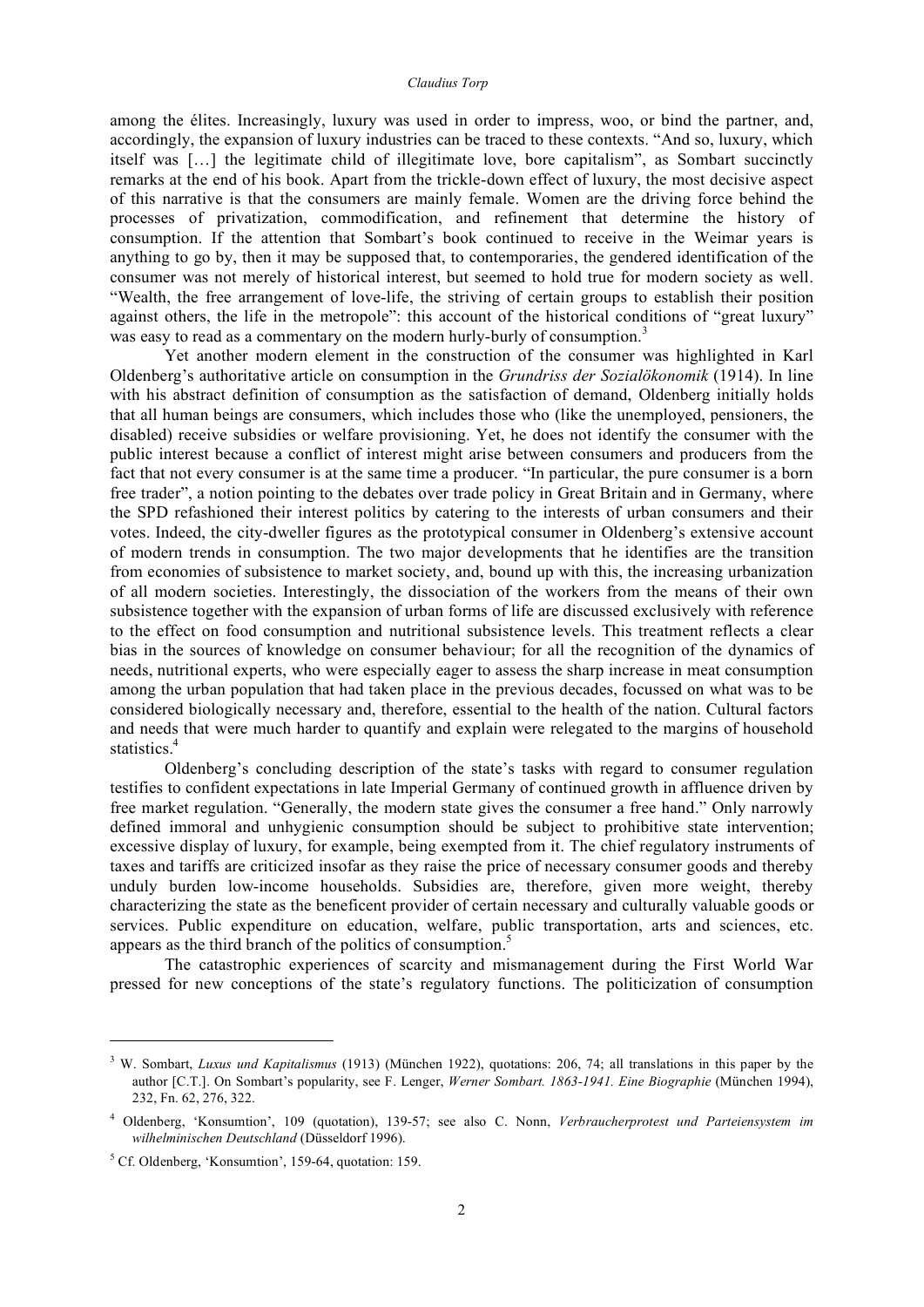reverberates throughout Walther Rathenau's *Von kommenden Dingen* (1917).<sup>6</sup> Rathenau, the entrepreneur, politician, and public intellectual, takes the relation between politics and economics to be out of joint. Although it depicts the nation as a community of producers, the zero-sum notion of the national income that cannot be significantly increased in the short run, but can only be prudently distributed, has the effect of shoving the regulation of consumption into the centre of attention. Ratheau's criticism rests on perceptions of gross distributional injustice and moral degeneration that were reflected, on the one hand, in many people's inability to satisfy even their most basic needs because of economic hardship, and on the other hand, in the desire for luxury, entertainment, and other extravagant needs which were no longer the sole domain of the élite, but had infiltrated the masses, which fell for fashion and popular culture. The conjuncture of socialist sensibility and cultural criticism that informed Rathenau's view made it obvious that the subsistence level could not be guaranteed, and the rising consumer culture did not promote idealistic values. The political conclusion that was to be drawn was that consumption was not a private, but rather a public matter. When, in the future, politics was to precede profit, as Rathenau envisioned, the utility-maximizing individual was to be superseded by rational economic planning executed by the state as the centre of socio-economic organization. The notion of the state as the potent organizer, provider, and educator of the economy in general, and of consumption in particular, inspired a fully-fledged agenda for consumer politics. Taxes on alcohol and tobacco, tariffs on luxury commodities, the education of consumers' needs, the rationalization of retail structures and even the reform of the law on inheritance – all these instruments were to coincide for the double purpose of securing a minimum standard of living and transforming shallow mass culture into the pursuit of high cultural values. In this second respect, the consumers to be addressed were, first and foremost, urban and female. They were denounced as the main gluttons wasting German productivity in their craze for fashionable commodities, entertainment and "Sinnenrausch" (sensual ecstasy).<sup>7</sup> The "joys" that the "mechanized spirit" supplied in the "frenzy of the metropole" were those of "children, slaves, and lower women". Ironically, the role that capitalist development assigned to women after the gendered differentiation of the spheres of home and work in the twentieth century came to be interpreted as that of the rational manager of the household. But having become "almost the sole and incessant buyer", women were constantly tempted by, and frequently succumbed to, the lure of consumer culture.<sup>8</sup>

In late Imperial Germany, political and economic theorists such as those presented above focussed on consumers' needs and their development when thinking about the political relevance of consumption. Conceptualizing the historical trajectory as well as the future development of German society in terms of consumers' needs, they juggled expectations of affluence and scarcity. They had experienced the flourishing of the economy before 1914 and its subsequent collapse. On the one hand, it was considered essential that consumers be able to satisfy their basic needs and to maintain a level of subsistence. On the other hand, it seemed just as important that Germany resume the long-term trend of a rising standard of living, but without letting consumers' needs develop unattended. The education and cultivation of needs was to prevent the degeneration of desire. The moral foundations of society were built on the figure of the materially secure and rational consumer. This type of consumer was not the natural offspring of socio-economic development, but had to be nurtured by politics.

<sup>6</sup> See W. Rathenau, 'Von kommenden Dingen' (1917), in idem, *Gesammelte Schriften*, vol. 3 (Berlin 1925).

 $<sup>7</sup>$  This is a point against Belinda Davis, who has argued that in the First World War women were empowered when their</sup> public image was changing because of their appearing as victimized consumers and rational planners of the household. Reading Rathenau, it seems that such a change, which Davis traces in newspapers and police records, did not diffuse into this key interpretation of wartime economy and society and thus did not supersede older stereotypes of women as seducible consumers. See B. Davis, 'Food Scarcity and the Empowerment of Female Consumers in World War I Berlin', in V. de Grazia and E. Furlough (eds.), *The Sex of Things. Gender and Consumption in Historical Perspective* (Berkeley 1996), 287-310.

<sup>8</sup> See Rathenau, 'Von kommenden Dingen', 97-117, 139-62, quotations: 40, 194.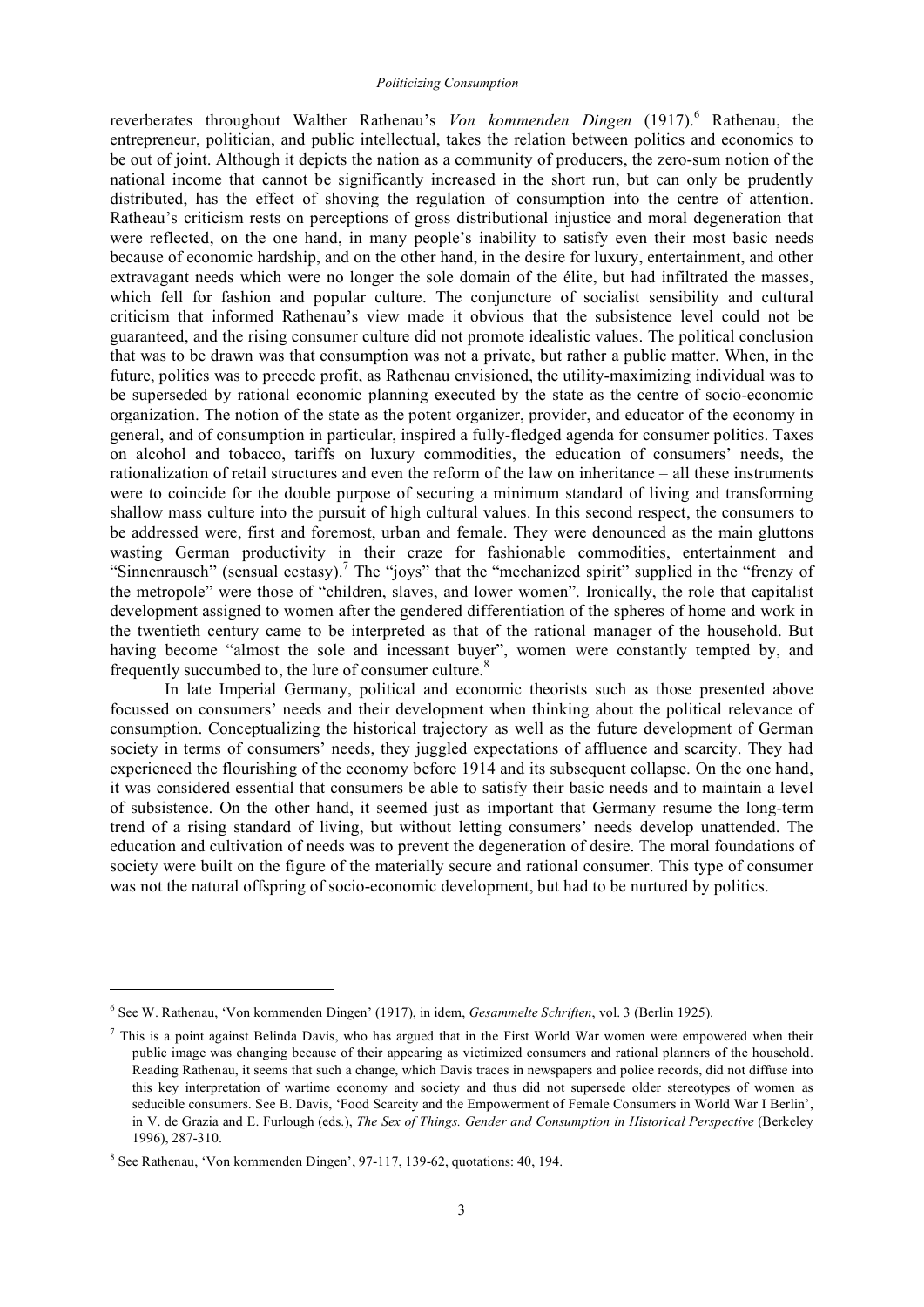# **Consumers and/or producers? The struggle for political representation in the formative years of the Weimar republic**

The question now is how the recognition of the relevance of consumption translated into debates about the political representation of the consumer. In the formative years of the Weimar republic, when democratic institutions were established, such a debate centred upon the proper representation of the "consumer interest". Very soon it became clear that any advocate of consumer interests would have to accommodate the strong traditions of corporatism and productivism.

A leap in institutionalization was made in 1915, when the *Kriegsausschüsse für Konsumenteninteressen (KAKI)* (War Committees for Consumer Interests) were founded at all levels – national, provincial, district, and local – in order to guarantee, in coordination with the *War Department of Food*, the provision of necessary consumer goods. The *KAKI* served as mediators between state and society, teaching the public "rational", i.e. thrifty, consumer behaviour in times of scarcity, and pressing the military and state administration for price controls and a production and distribution policy that would enable people to make ends meet in the ravaged war economy. The status of the *KAKI* as a semi-official corporate institution re-presenting consumer interests, principally against the rival interests of entrepreneurs and retailers, remained the model for consumer advocacy in the political domain in the post-war period.

Already in 1916, Robert Schloesser, one of the protagonists of the *Reichsverband deutscher Konsumvereine* (National Association of Consumer Co-operatives) and a member of the *KAKI*, wrote a memorandum that spurred discussion of the appropriate form of consumer representation.<sup>9</sup> Schloesser suggested that consumer chambers be established parallel to the chambers of agriculture, commerce, and industry, where producers had long been permitted by public law to pursue their corporate interest politics. The purposes of the consumer chambers were clearly derived from those of the *KAKI*. Their primary task was to represent the interests of the consumers in the public sphere by way of advising and lobbying in legislative and bureaucratic authorities. The chambers would also educate people to consumer behaviour that avoided wastage and refraining from the wartime survival strategies of hoarding and borrowing in order to re-establish a work-and-spend culture. The statistics and surveys necessary for the intended management of consumer affairs had to be collected under the supervision of the chambers, too. Finally, they had to work towards a rationalization of production and retail methods that would reduce the price of mass consumer goods.

Still, more fundamental was the question of whether the corporate interest politics envisioned by Schloesser rested on a legitimate understanding of the constituency. Who, in other words, were the consumers entitled to elect and entitled to be elected to the chambers? Schloesser took considerable pains to answer this question. Although he acknowledged the "double nature of man as consumer and producer", he argued that these abstract modes of being did not create a parallel balance of interests within the individual. When it came to economic pursuits and to political representation, *either* consumer *or* producer interests predominated. Only at the level of society was it possible to resolve the inner conflict. "The conflict within every human being can be put to good use by letting the opposite directions of the will become organizationally independent.<sup>510</sup> The real consumers in this sense were the blue- and white-collar workers, the public employees and civil servants, the pensioners and the unemployed. In Schloesser's view, this otherwise heterogeneous and ill-defined social group was united by the fact that it exclusively subsisted on a given nominal income which made it dependent on the price of commodities. By contrast, producers who consisted of all the independent entrepreneurs in agriculture, trade, and industry were in a stronger position to raise their income and pass costs on to prices. Schloesser realized that, with the rising power of the trade and labour unions after the revolution, workers had reached a far better bargaining position with regard to their nominal income and could, therefore, be held to adopt producer interests themselves. Consequently, he downplayed the possibility that wage earners might effectively raise their real income in the long run and argued that they would never be able to divest themselves of consumer interests. Even though the

<sup>9</sup> See R. Schloesser, *Konsumentenkammern* (Köln 1916).

<sup>10</sup> R. Schloesser, *Der Konsument im Rätesystem* (Berlin 1920), quotations: 8, 73.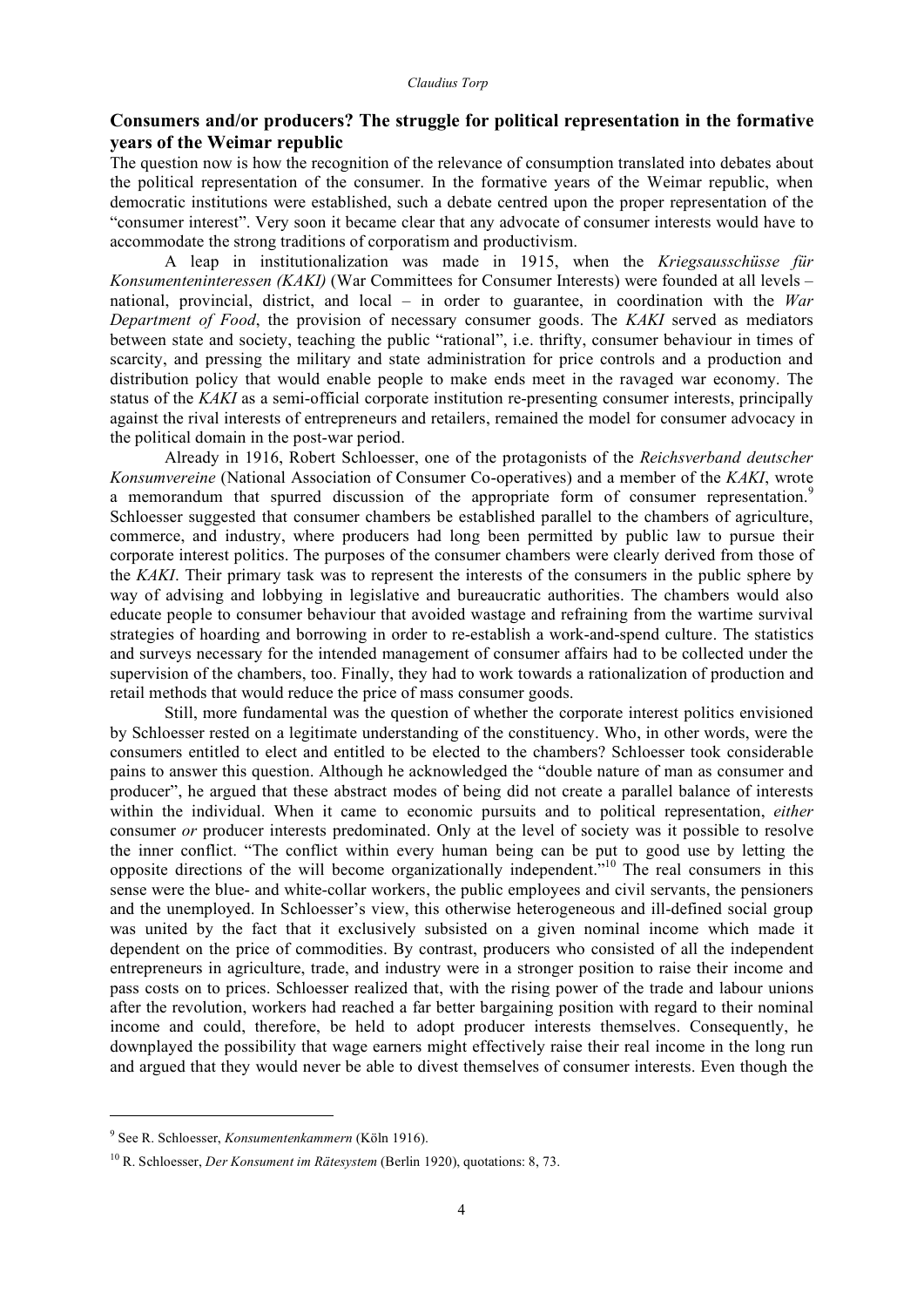major conceptual contributions on the consumer in reconstruction Germany came from socialist thinkers, it was not unproblematic to establish this social category within the theoretical framework of Marxism. Schloesser is typical in his attempt to capitalize on this tradition half-heartedly by identifying the consumers with the proletariat – only to admit that they did not exactly fit in this category. As there was no theoretical equivalent to Marx's concept of class consciousness it was difficult to demonstrate the unity of the "consumers". Only the growing talk about mass society provided a common, if vague, denominator for identifying the diverse social groups as the "consumer masses" (*Verbrauchermassen*) as was most frequently done.<sup>11</sup>

The consumer alliance of workers, employees, civil servants, and pensioners, which, according to Schloesser and his followers had been forged by wartime deprivation and now strove for organization and political representation, was fiercely opposed by the advocates of the so-called production policy (*Produktionspolitik*), which was championed as the only viable strategy for reconstructing the economy and society after the war. The *Sozialistische Monatshefte* was the principle vehicle of a producer-oriented position; Max Schippel its chief spokesman.<sup>12</sup> They argued that prolonged state control of the provision of necessary consumer goods and of prices would not help to make up for the loss and destruction of productivity inflicted by the war and the Treaty of Versailles. Workers and entrepreneurs had to be convinced that their producer interests actually coincided because they would both benefit from a flourishing economy, now that they had become equally powerful players in the contest of collective interests. The unions, especially, were constantly reminded that restraint was necessary in industrial dispute, lest exorbitant wage demands or a reduction in working hours strangle investment. In this view, the short-sighted consumer interest in the provision and cheapness of commodities did not contribute to the increase in productivity that was invoked as the *raison d'état* of the early republic.

In his articles, Schippel tried to discredit the "pure consumer point of view" further by arguing, first, that it could not possibly serve as a guideline to trade policy, and, second, that it would prove detrimental to workers' rights. Trade policy had been the major issue among consumer advocates in Imperial Germany because tariff walls seemed to impede the cheap supply of necessary consumer goods.<sup>13</sup> Harking back to this controversy, Schippel showed that, in fact, of the 946 items subject to the German customs tariff, only a tiny fraction was consumed by what he called the "last", the "personal", or the "urban pure consumer".<sup>14</sup> It turned out that the true consumer of raw iron, textiles, coal, and even potatoes was a producer (in the finishing industry, for example). Schippel's strategy was to demonstrate the inchoate nature of the category "consumers" in order to undermine the claim for political representation. Similarly, he argued that workers were, by no means, "pure" consumers; they could never be exclusively interested in the cheapness of commodities because dumping prices ran against their producer interests in good working conditions, and wage and working time agreements.

The controversy about the political representation of consumers was, therefore, a struggle for discursive hegemony over the social categories with which German society was to be described. The question was not just an academic one, of whether society was made up of consumers and producers, or alternatively, of labour and capital. In the formative years of the republic, it sparked discussion over the right forms in which to institutionalize a balance of interests. The proponents of strong consumer

<sup>11</sup> Ibid., 12. See also B. Dölz, *Konsumentenkammern* (Flugschriftensammlung des Reichsverbandes deutscher Konsumvereine, Nr. 7) (Köln 1917); P. Barthel, 'Verbraucherausschüsse – Verbraucherkammern', *Die Neue Zeit* vol. 36/II (1917/18), 564-68; P. Östreich, 'Die Verbraucherkammern auf dem Marsche', *Die Neue Zeit* vol. 37/II (1918/19), 114-17. On mass society as a rising concept in Weimar Germany, see P. Nolte, *Die Ordnung der deutschen Gesellschaft. Selbstentwurf und Selbstbeschreibung im 20. Jahrhundert* (München 2000).

<sup>12</sup> See M. Schippel, 'Konsumentenvertretung und Wirtschaftspolitik', *Sozialistische Monatshefte* vol. 50 (1918), 73-82; idem, 'Konsumentenstandpunkt und Arbeiterorganisationen', ibid., 13-20; idem, 'Die deutsche Wirtschaft und die Arbeiter, ibid. vol. 61 (1924), 454-58; J. Kaliski, 'Konsumtionspolitik?' ibid. vol. 64 (1927); H. Kranold, 'Der Gedanke der Produktivität in der neuen Reichsverfassung', ibid. vol. 51 (1918), 974-82.

<sup>13</sup> See Nonn, *Verbraucherprotest*.

<sup>14</sup> Schippel, 'Konsumentenvertretung', 75, 77.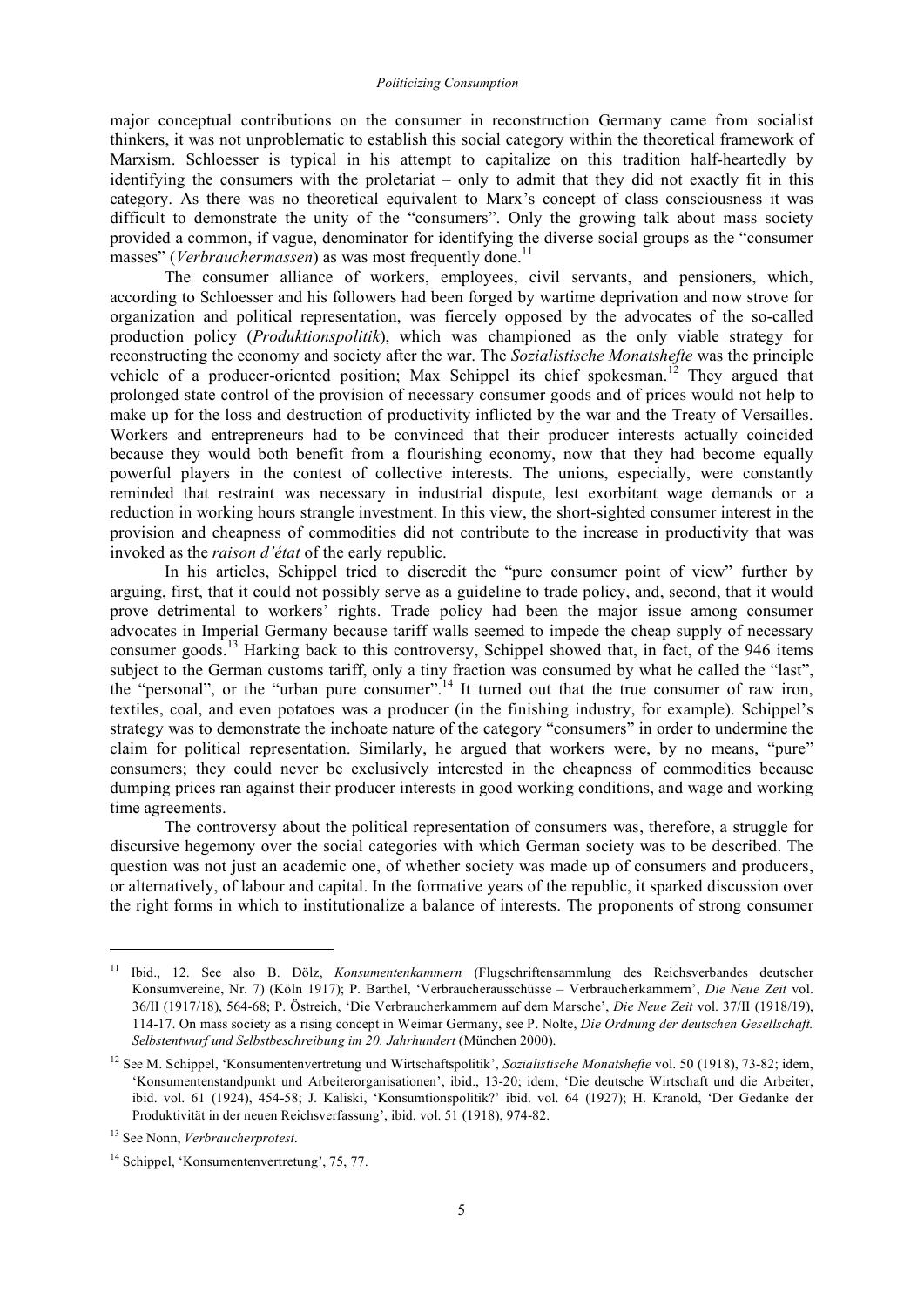#### *Claudius Torp*

representation in corporations like the consumer chambers ventured to protect consumers against exploitation by the producers' profit interest and promised to integrate large sections of German society, transcending social barriers, between blue- and white-collar workers, for example. The opposite model of a society of producers held that a coalition of interests could be forged between workers and entrepreneurs, for example in the *Zentralarbeitsgemeinschaft*. In 1918/19, before it had turned out to be an illusion, the worker-entrepreneur stance was more powerful.

A brief account of the early stages of Weimar democracy reveals the very limited success of a consumer-orientated position. In the revolutionary debates on the establishment of councils as selfgoverning bodies in the economy, consumer representation was ultimately rejected. This may seem somewhat surprising when we see that the cause of consumers was backed by the likes of socialist theoretical bigshot Karl Kautsky and the newcomer Karl Korsch, both of whom had recently discovered the consumer and emphasized the necessity of regulating the consumer/producer relation when socializing the economy. Also, Rudolf Hilferding as well as the ministry of the economy under Rudolf Wissell and Wichard von Moellendorff slowly began to take consumers into account as the third politically relevant interest group apart from workers and entrepreneurs. Despite this, most political parties, the unions, and the two council congresses marginalized the consumer in their petitions and decisions dealing with the councils. Julius Kaliski, the socialist agrarian expert, and others effectively discredited the interest in cheap consumer goods as a "relapse into Manchesterite trade policy", and recapitulated Schippel's argument that consumer interests were a danger to the workers' social political claims. 15

The Constitutional Convention continued the discussion on the setting-up of economic councils as self-governing bodies. Initially, particularly high hopes were placed on the district and national councils' ability to collectively organize the economy. Again, the consumers had their proponents – one thinks of Hugo Sinzheimer, the famous law professor, advocating their inclusion in the councils – but again the coalition of producers had the upper hand when it came to drafting the Constitution. In the end, the idea of the parity of entrepreneurs and workers dominated the relevant Article 165: "Die Bezirksarbeiterräte und der Reichsarbeiterrat treten zur Erfüllung gesamten wirtschaftlichen Aufgaben und zur Mitwirkung bei der Ausführung der Sozialisierungsgesetze mit den Vertretungen der Unternehmer und der sonst beteiligten Volkskreise zu Bezirkswirtschaftsräten und zu einem Reichswirtschaftsrat zusammen." The workers were to convene with the entrepreneurs and with "other sections of the population involved". This phrase did not address the consumers, but it left a door open for them. A petition, put forward by the *KAKI* in May 1919, and designed explicitly to include consumers in this article was, however, unsuccessful.<sup>16</sup>

As the Constitution had not yet determined the precise composition of the National Economic Council (*Reichswirtschaftsrat*), the highest representative body of corporate economic interests, another attempt could be made to push for consumer representation. Originally, the National Economic Council was seen by its supporters as the key instrument by means of which the economy and politics might be reconciled.<sup>17</sup> It was designed as the nucleus of an economic parliament that would, by and by, take over the competence of the regular parliament to decide on all economic policy. The rationale for institutionally differentiating economic from other political issues was that expert knowledge was needed to organize the ever more complex economy. The Constitution,

<sup>&</sup>lt;sup>15</sup> To Kautsky, the consumer was a "new person" as he stated at the Second Council Congress (quoted in Schloesser, *Konsument*, 34). See also K. Korsch, *Was ist Sozialisierung?* (Berlin 1919); R. Hilferding, *Die Sozialisierung und die Machtverhältnisse der Klassen* (Vortrag auf dem 1. Betriebsrätekongreß, 5.10.1920) (Berlin 1920), 16-24; R. Wissell, *Praktische Wirtschaftspolitik. Unterlagen zur Beurteilung einer fünfmonatlichen Wirtschaftsführung* (Berlin 1919), 111, 116, 135; 'Denkschrift des Reichswirtschaftsministeriums vom 7. Mai 1919', *Deutsche Gemeinwirtschaft* no. 9 (Jena 1919). On Kaliski's and others' rejection of the consumer orientation at the Second Council Congress, see Schloesser, *Konsument*, 30-39, quotation 34.

<sup>&</sup>lt;sup>16</sup> Verfassung des Deutschen Reiches vom 11. August 1919, in D. Kakies (ed.), Deutsche Verfassungen (München 1965), 106; see also Schloesser, *Konsument*, 40-47.

<sup>&</sup>lt;sup>17</sup> Georg Bernhard, the editor-in-chief of the *Vossische Zeitung*, was a pronounced advocate. See G. Bernhard, *Wirtschaftsparlamente. Von den Revolutionsräten zum Reichswirtschaftsrat* (München 1923).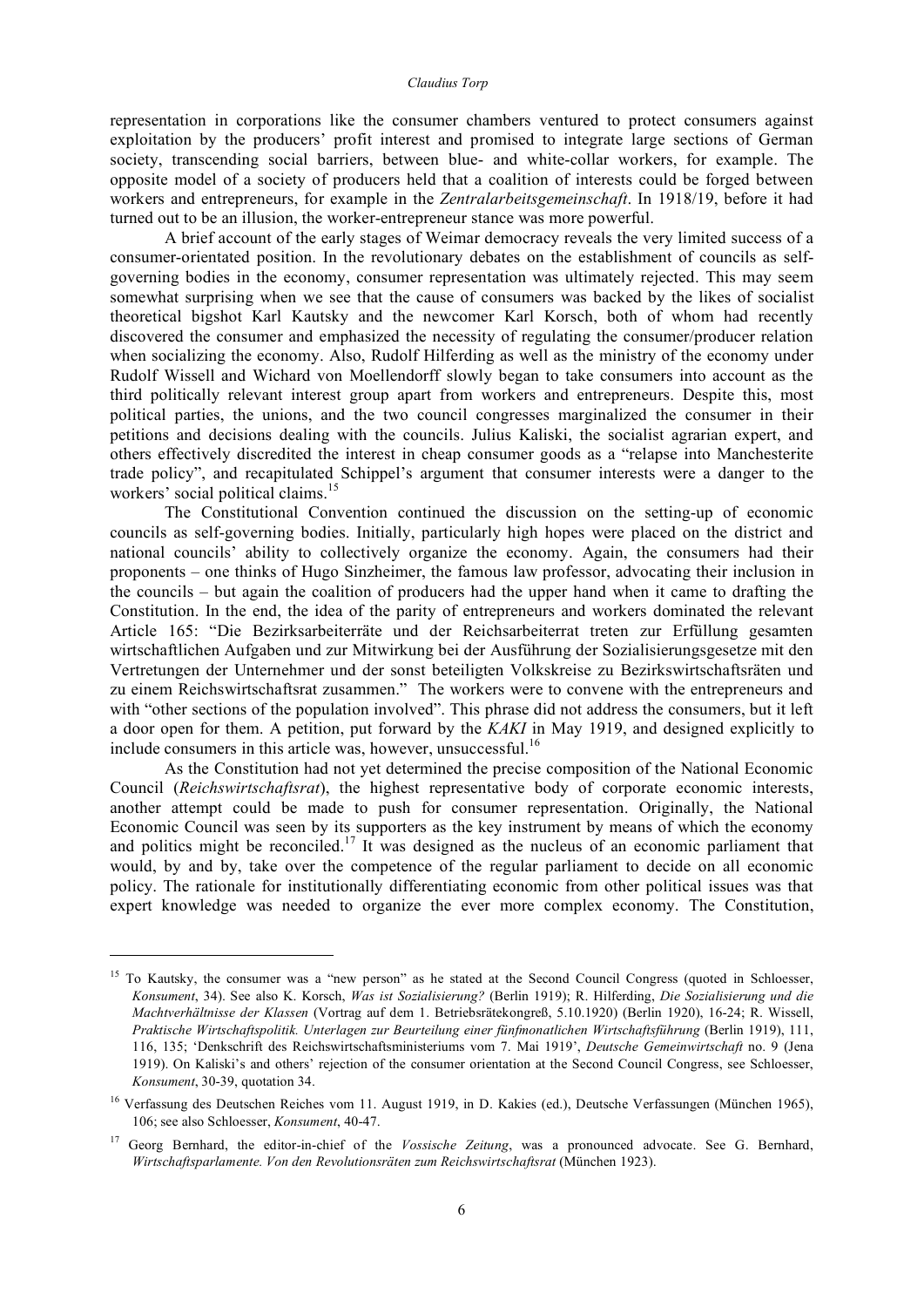however, so far only granted the Council the right to issue reports on government bills and to draft bills itself. Nevertheless, competition was tough among interest groups when it came to influencing the ratio of seats on the Council that would be laid down by order of the *Reichspräsident* in May 1920. This time, a broader coalition rallied for the consumer interest. The *KAKI* jumped at the idea of expert leadership, portraying themselves as proven experts in the regulation of consumption;<sup>18</sup> the consumer co-operatives claimed to be the well-established voice of the everyday consumer; the housewives associations tried to increase the paltry number of women who were likely to be on the Council by calling for housewives as consumer representatives. In the government ranks, Robert Schmidt and Julius Hirsch, from the ministry of the economy, supported these motions against strong opposition by Gustav Bauer, the minister of work, who defended the pure producer position. The compromise solution delegated 30 consumer representatives to a Council of 326 members. Thus, consumers supplemented the economic sectors, trades, and professions the whole body was composed of. The dominating principle of parity between employers and employees within the various sectors was not violated, but it was weakened insofar as a coalition of consumers, free professionals, civil servants, and special government delegates, could now tip the scales in the likely case of disagreement between the two "producer" sections.<sup>19</sup>

In 1918-1920, when the institutional foundations of the Weimar republic were established, the "consumer" figured rather unsuccessfully in the debates on the political representation of economic interests. While the historical and political relevance of the sphere of consumption had been discovered, and the need for the secure provision of necessary goods was widely recognized, the chances of institutionalizing the consumer interest in high politics were considerably lower than those of the producers. The well-established pressure groups that the entrepreneurs and the workers could rely on were just the kind of corporate institutions that the consumers longed for – and lacked.

## **Visions of a German consumer society**

It is not possible to understand fully the role played by the figure of the consumer if we only look at the problematic claim for political representation. In addition to the discussion described above, which was closely linked to practical politics, the discursive place of the consumer was articulated differently in the divergent visions of the future of German society that will now be explored. This examination conceives the Weimar republic as an experiment in modernity, much as Detlev Peukert and, more recently, Peter Fritzsche and Paul Nolte have done. They have emphasized the intensity of Weimar debates on what German society was and was to be, thereby developing a non-deterministic picture of Weimar history.<sup>20</sup> It should be noted that although the visions to be analyzed here are presented in such a way that they roughly follow a chronological order, this is only true insofar as they had their heyday at different stages of Weimar history. At the same time, they competed with and overlapped each other more often than not.

## **Co-operative utopia**

<u>.</u>

The first vision to be analyzed here originated from the consumer co-operatives that had become an enormously successful movement rooted in civil society. Its appeal was twofold, since it worked to the immediate financial benefit of their members and promised to transform capitalism in the long run. After having already expanded substantially in the Imperial period, membership peaked in the early and mid-1920s when there existed, as had been the case since the split of the movement in 1903, two big associations of co-operatives. In 1927, the "Zentralverband", which was located in Hamburg and was influenced by the Social Democrats and the free unions, counted more than 2.8 million members

<sup>18</sup> Schloesser argued that "to represent the consumer interests, expert knowledge (*Sachkenntnis*) is required, greatest expert knowledge; a crime, therefore, to leave the representation of consumer interests to a parliament ignorant in these things (*sachunkundig*)." Schloesser, *Konsument*, 90.

<sup>19</sup> See ibid., 99-128; Bernhard, *Wirtschaftsparlamente*, 55-62.

<sup>20</sup> See D. J. K. Peukert, *Die Weimarer Republik. Krisenjahre der Klassischen Moderne*, Frankfurt 1987; P. Fritzsche, 'Did Weimar Fail?' in *Journal of Modern History* vol. 68 (1996), 629-56; P. Nolte, *Die Ordnung der deutschen Gesellschaft. Selbstentwurf und Selbstbeschreibung im 20. Jahrhundert* (München 2000), 77-127.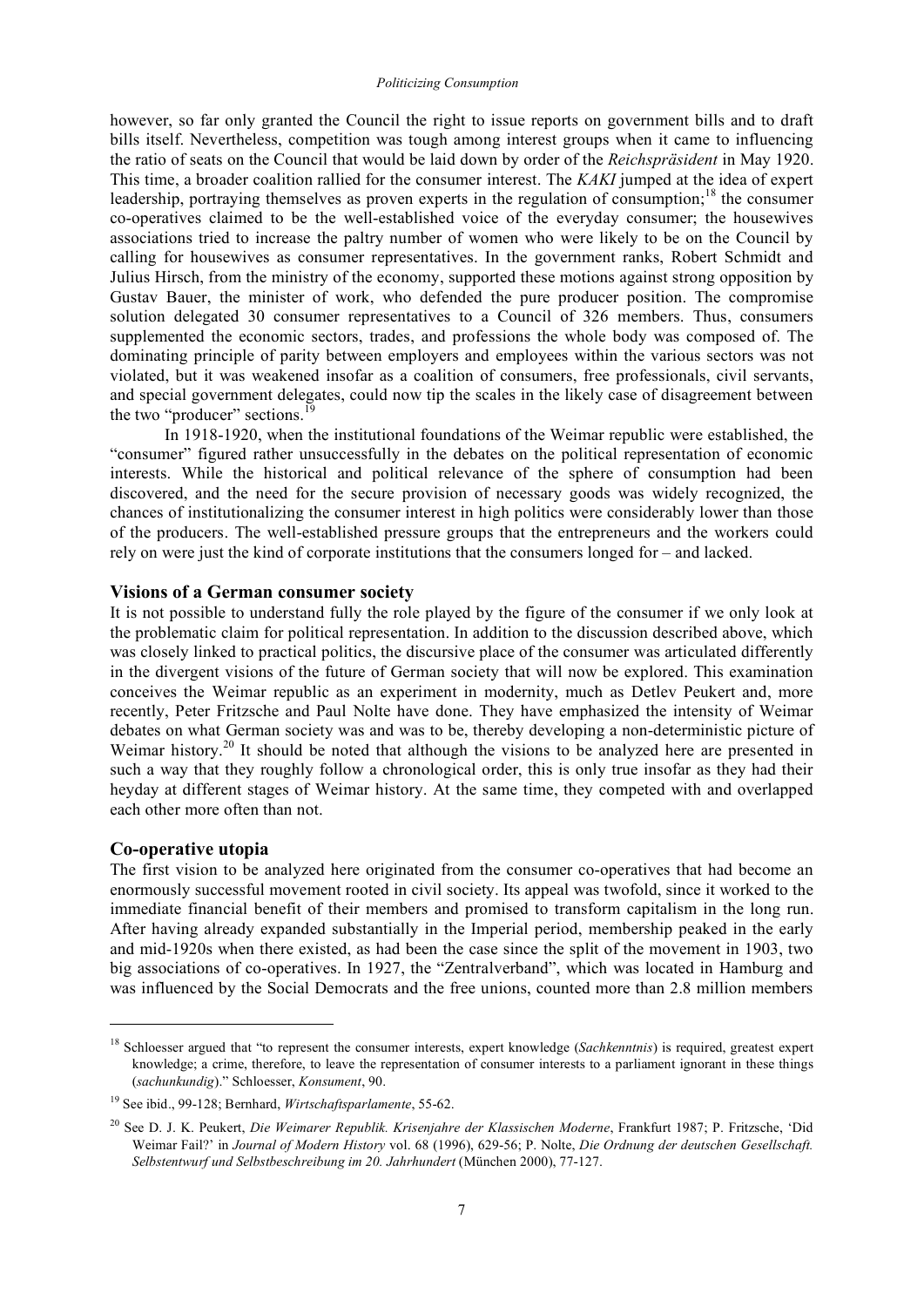in 1,086 co-operatives. The "Reichsverband" in Cologne, was close to the Christian unions and had 0.8 million members in 275 organizations. The two branches hardly differed in their everyday practice, but in the scope of their political intentions there were significant differences. To the "Reichsverband", the co-operatives were but a necessary complement to private capitalism, forcing the exploitative retailers to delimit their profits. According to the revisionist socialism that was popular in the "Zentralverband", the movement would gradually transform capitalism into socialism (not waiting for the breakdown as the orthodox view had it) with the continuous spread of co-operative organizations throughout the economy. Such was also the vision of the movement's main proponents (like Robert Wilbrandt, Robert Schloesser, Fritz Staudinger, and Heinrich Peus), all of whom managed to disseminate their ideas in the leading political journals of the time.<sup>21</sup> In order to trace the image of a future consumer society that was an important part of the co-operative utopia, I will concentrate on Robert Wilbrandt, whose writings were widely received by the political public.<sup>22</sup>

Wilbrandt explained to his readers that both competition and monopoly, the main stages in capitalist development, had inevitably generated self-governing initiatives for consumer protection against deteriorating product quality and profiteering. In 1844, the "Rochdale Pioneers", Robert Owen and William King, had invented the principles of consumer co-operatives to which even their Weimar descendents still clung. Whenever the German comrades wanted to revel in the bright future of their movement, they looked over to Great Britain, where organizations had developed furthest. Apart from payment in cash, control of product quality, and political and religious neutrality, two key principles guaranteed the thriving of the associations. First, the refunding of profits to members according to the amount of money spent in stores, not according to advance deposits, would make shopping at cooperatives attractive. Second, the equality of the members' votes on how to spend the surplus was independent of their financial investments, and thus made the co-operative a democratic, rather than a hierarchical institution. The trajectory imagined by Wilbrandt projected that, having organized a substantial number of consumers in co-operatives, the big associations would begin to take over production and organize it too on a co-operative basis.<sup>23</sup>

The socialist ideal that the rise of the co-operative movement would eventually bring into being was the "Bedarfsdeckungswirtschaft", the fixed-demand-satisfying economy. Explicitly praised by Wilbrandt as a "socialism of consumers", this economic model was deliberately organized according to consumer needs. But far more than a distributional system, it was a mechanism for growing social harmony. A "community of consumers" was created through a "reconciliation of egoism and altruism because everybody wins more, the more he lets others participate".<sup>24</sup> The utopian dimension of the co-operative future was pervasive, but was not so much remarked on because the ideal seemed to be in the offing with the ongoing influx of members. Wilbrandt dreamed of an international federation of co-operative associations, "that [would be] powerful in all parliaments because of the masses of members, and stand above today's big and small nations as an institution, ready to satisfy the economic needs of all consumers".<sup>25</sup> The legitimacy the consumer advocates laid

<sup>21</sup> Cf. R. Schloesser, 'Konsumgenossenschaft', in *Staatslexikon*, vol. 3 (Freiburg 1929), 562; A. Weuster, *Theorie der Konsumgenossenschaftsentwicklung. Die deutschen Konsumgenossenschaften bis zum Ende der Weimarer Zeit* (Berlin 1980), 577. The different positions of the "Reichsverband" and the "Zentralverband" may be traced in Weuster's rather ahistorical account of their proponents, Peter Schlack and Heinrich Kaufmann. Cf. ibid., 157-309. For the movement's presence in the political journals, see the recurrent articles in the *Neue Zeit*, *Die Gesellschaft*, *Die Hilfe*, *Sozialistische Monatshefte*. On the historical background of the co-operatives, see M. Prinz, *Brot und Dividende. Konsumvereine in Deutschland und England vor 1914* (Göttingen 1996).

<sup>22</sup> R. Wilbrandt, *Sozialismus* (Jena 1919); idem, 'Kapitalismus und Konsumenten. Konsumvereinspolitik', in *Grundriss der Sozialökonomik*, 9. Abt., vol. 2 (Tübingen 1927), 411-56; idem, 'Gegenwartsaufgaben der Genossenschaften', in *Die Hilfe* vol. 29 (1923), 5-10; idem, 'Wesen und Bedeutung oraganisierten Konsums', in ibid. vol. 28 (1922), 58-62. See also the advertisement for Wilbrandt's *Sozialismus* in *Die Tat* vol. 16/no. 1 (1924), with short reviews from *Frankfurter Zeitung*, *Kunstwart*, *Sächsische Staatszeitung*, and *Freideutsche Jugend*.

<sup>23</sup> Wilbrandt, 'Kapitalismus', 428f., 441ff.

<sup>24</sup> Wilbrandt, *Sozialismus*, quotations: 89, 93, 104.

<sup>25</sup> Wilbrandt, 'Wesen', 61.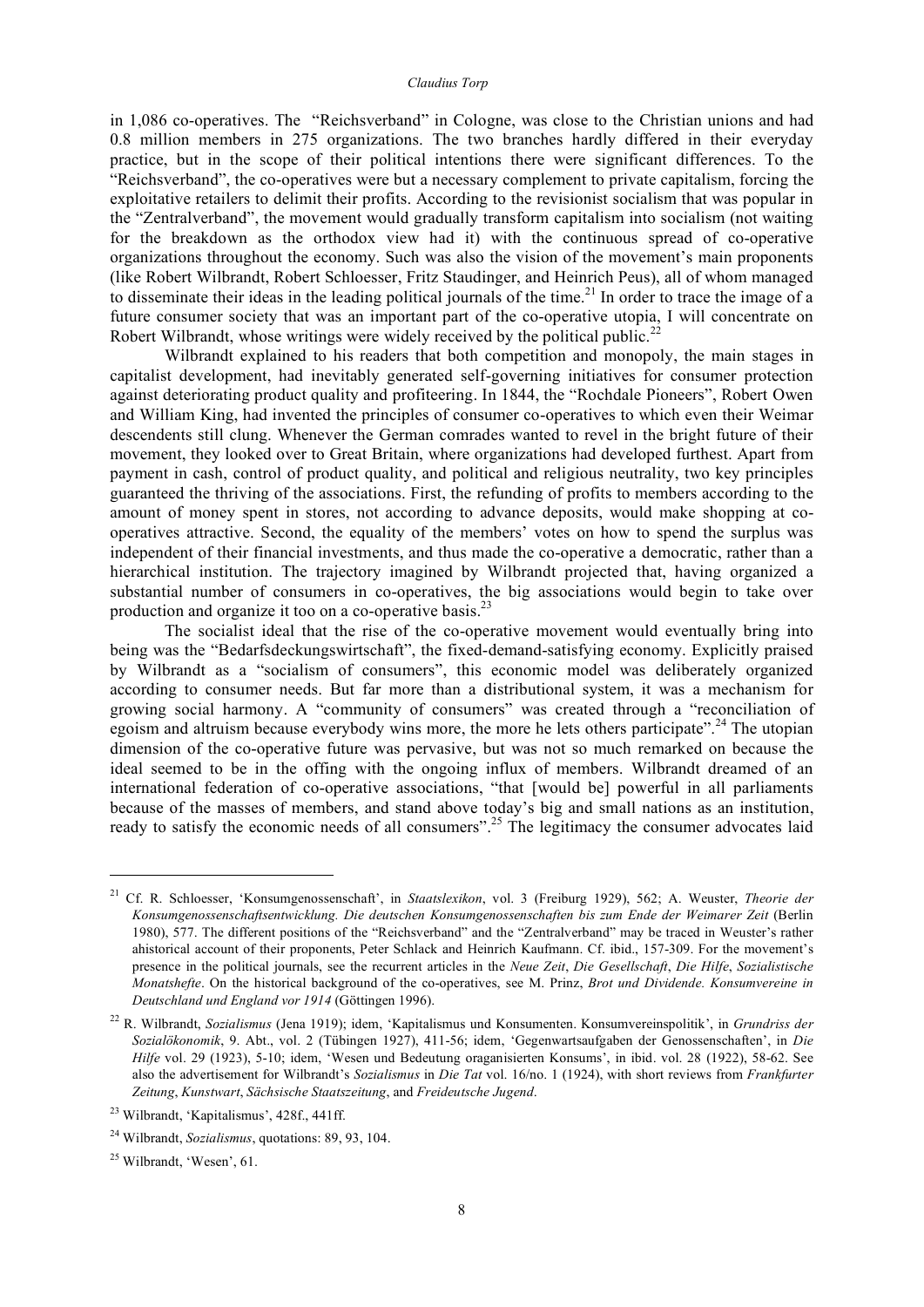claim to was really derived from the future: with the transformation of the economy into a cooperative system, what had been in the past the consumer's merely partial economic interest would turn into the genuinely public interest tomorrow. The great thing about the "Gemeinwirtschaft" Wilbrandt envisioned was that it promised to relieve consumers of the three capitalist curses – crises, exploitation, and waste – and that all this could be achieved by rational planning. Social engineering with a humanist core, therefore, was the appeal of this model of consumer society.

The economic and moral foundations on which the professed superiority of the co-operative economy rested, implied a specific conceptualization of the consumer. If exchange was to be replaced by planning as the governing principle of socio-economic organization, then it was necessary to calculate demand in advance if one was to make it the basis of a production plan. That way "sales uncertainty is removed by the organization of customers. And with sales uncertainty gone, all the worries and competition for sales disappear, all the costs of salesmen and advertisement, together with the artificial excess of needs instilled by it, and all the over-production that is now crushing us."<sup>26</sup> The tremendous costs eliminated by a foresighted calculation of demand could be used to lower the price of necessary consumer goods. The precondition of this was, of course, that consumers' needs be thought of as rather static and that they not develop uncontrollably as they had done before 1914, when, as was commonly believed, the finery and frippery of consumer culture had begun to spread among the masses. Thus, to promote the demand-satisfying economy was to believe that consumers were almost exclusively interested in the satisfaction of certain necessities, and that the dynamic desire for luxuries was nothing more than a bad habit acquired in supply-driven capitalism that would eventually fade away.

Apart from efficient organization, Wilbrandt emphasized another point that he praised as the true mission of the movement. In the co-operatives, consumers did much more than just shop cheaply, they were being socially educated to become morally better persons. As long as capitalism held sway, Wilbrandt argued, Christianity was condemned to a transcendent exist-ence; the communal work in the co-operatives now granted the chance to practise Christian virtues in real life. Yet, there was a catch in the promise of moral betterment in that it would not flow automatically from organization. It became clear that many members (of the next generation, as Wilbrandt remarked) were not so enthusiastic about devoting their time to voluntary work for the co-operatives. These members also lacked foresight when they pressed for a complete refunding of surpluses instead of voting for reinvestment in the improvement of facilities. Last, but not least, the bureaucratic ways of the cooperative associations tended to eviscerate the idealistic fervour that had contributed to their founding. If, to some extent, common benefit in the future hinged on personal sacrifice in the present, then the educated consumer was a prerequisite for, and not just the result of, the success of co-operatives. That it was, in fact, not easy to instil a sense of duty in consumers is evident from Wilbrandt's disbelieving criticism of those members who shopped occasionally at private retailers and seemed not to understand "that it is their *own* shop they boycott".<sup>27</sup>

To sum up, consumers were entitled to be provided with necessary goods. At the same time they were asked to take political considerations into account in their consumer behaviour because they participated in a collective project to transform capitalism into a "socialism of consumers". This was a vision of future German society that promised to "heal the national disunity"<sup>28</sup> that came from the rifts of class and political allegiance.

<sup>26</sup> Wilbrandt, *Sozialismus*, 115.

 $^{27}$  Ibid., 98, 116-24; idem, 'Gegenwartsaufgaben', 5 (quotation).

<sup>28</sup> Wilbrandt, *Sozialismus*, 124.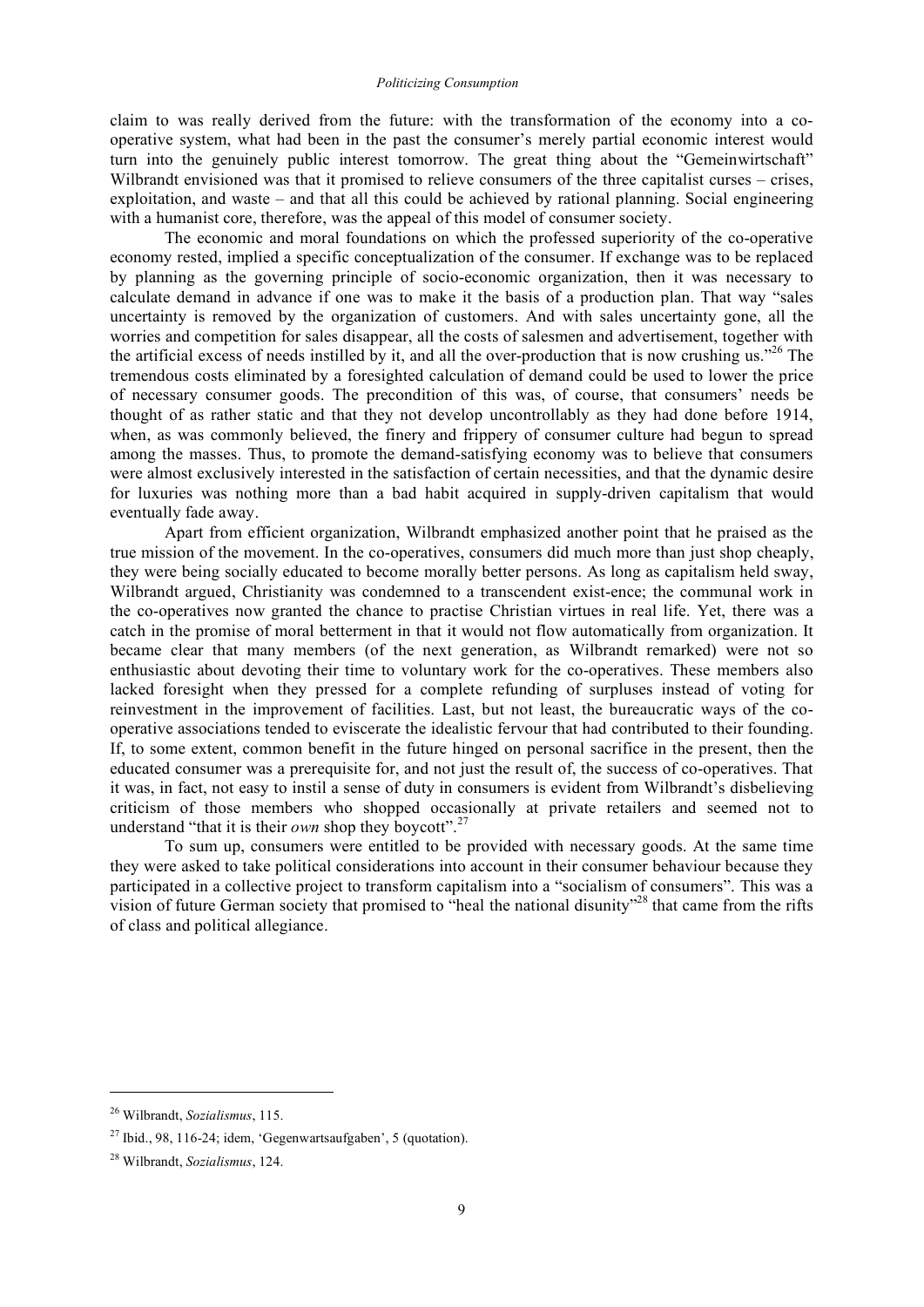# **American affluence 29**

1

In the mid-1920s, a competing model of consumer society was on the rise and received increasing support from liberals like Anton Erkelenz and Lujo Brentano, and continued to be supported well into the world economic crisis. In the following, Erkelenz, a leading member of the liberal *Deutsche Demokratische Partei* and co-editor of *Die Hilfe*, serves as an exemplary proponent of this position. Before proceeding to a discussion of Erkelenz's thought, it should be noted that he and his likeminded contemporaries did not talk explicitly about "consumer society" when they explained their political strategy, and "consumers" were not addressed as the main actors. Still, as we shall see, the consumer played the key role in this view and was conceptualized in a fashion radically different from that favoured by the co-operatives.

Under the slogan of "Kaufkraftförderung", which meant the stimulation of purchasing power, an economic growth policy was advocated that tied an increase in productivity to a rising standard of living. Such a view had already existed in the 1880s when the "purchasing power of the masses" had received attention as being a necessary counterpart to the surge in production.<sup>30</sup> In the decade-long break from the path to affluence between 1914 and 1924, the satisfaction of basic needs had occupied first place in the concepts of consumer policy. As the German economy was beginning to recover, the dynamics of needs regained prominence. In Erkelenz's writings we can trace how the scheme of a distributional management of scarcity was giving way to the idea of general economic growth and of expanding cultural needs.<sup>31</sup> In 1920, Erkelenz already suggested a plan, to be carried out by a strong state, to reduce the consumption of "the superfluous and the unnecessary". In 1924, he warned entrepreneurs against a tight wage policy, arguing that a decreasing standard of living, which came from real wage losses, had been the cause of all kinds of disruptions in the past, including the political upheavals of 1918 and 1919. Later, under the spell of American mass consumer society, Erkelenz became convinced that the economy, "in order to live and not to rust, had to create new needs, had to satisfy new needs, and had to conjure up the means for larger and smaller sections of the population to be able to afford these needs."<sup>32</sup>

The plea for high wages was based on a specific diagnosis of the situation the German economy faced in the mid-1920s. According to this, the first wave of rationalization in industry did not reach workers and employees in the form of price cuts or wage raises, but rather hit them with higher unemployment rates. The strong German "trusts" had not sufficiently passed on to consumers the profits deriving from gains in productivity. Overproduction was the consequence, and it was high time that it be counterbalanced by a stimulation of demand. In addition to that, the structural transformation of the German economy that accompanied continuing urbanization had strongly privileged industrial production at the expense of agriculture. A corresponding adjustment of mass consumption ("des Verbrauchs der Volksmassen") was necessary, as Wladimir Woytinsky explained in *Die Gesellschaft*, such that consumption went "less and less to food and more and more to clothes, housing, and the satisfaction of cultural needs." The precondition for bringing about such a change was an increase in

<sup>&</sup>lt;sup>29</sup> The literature on Americanization as a powerful discursive pattern in the Weimar years is legion; see, e.g., V. de Grazia, 'Amerikanisierung und wechselnde Leitbilder der Konsum-Moderne in Europa', in H. Siegrist et al. (eds.), *Europäische Konsumgeschichte. Zur Gesellschafts- und Kulturgeschichte des Konsums* (Frankfurt 1997), 109-37; A. Lüdtke et al. (eds.), *Amerikanisierung. Traum und Alptraum im Deutschland des 20. Jahrhunderts* (Stuttgart 1996); M. Nolan, *Visions of Modernity. American Business and the Modernization of Germany*, New York 1994.

<sup>30</sup> H.-U. Wehler, *Deutsche Gesellschaftsgeschichte*, vol. 3 (München 1995), 574.

<sup>31</sup> A. Erkelenz, *Moderne Sozialpolitik*, Berlin 1926; Erkelenz' "Letters from America", articles in which he related his travel experiences from the United States: idem, 'Das Automobil als Volksverkehrsmittel', in *Die Hilfe* vol. 31 (1925), 415-16; idem, 'Dreißig eiserne Sklaven auf jeden Einwohner', in ibid., 468-70; idem, 'Die Tragödie der Verschwendung', in ibid., 491-92. Cf. also idem, 'Die soziale Lage der unteren Volksschichten in den Vereinigten Staaten', in ibid. vol. 32 (1926), 254-56; idem, 'Kaufkraftpolitik – Konjunkturpolitik', in ibid. vol. 36 (1930), 569-74; idem, 'Fortschrittliche oder reaktionäre Wirtschaftspolitik', in ibid., 665-72; idem, 'Höhere Lebenshaltung als 1913?' in ibid. vol. 37/I (1931), 351- 55.

<sup>32</sup> Erkelenz, 'Unternehmer und Arbeitnehmer in der neuen Wirtschaft' (1920), in idem, *Sozialpolitik*, 71 (first quotation); idem, 'Der Weg zum Wirtschaftsfrieden', in *Der Arbeitgeber*, no. 17, 1.9.1924, reprinted in idem, *Sozialpolitik*, 165; idem, 'Automobil', 415 (second quotation).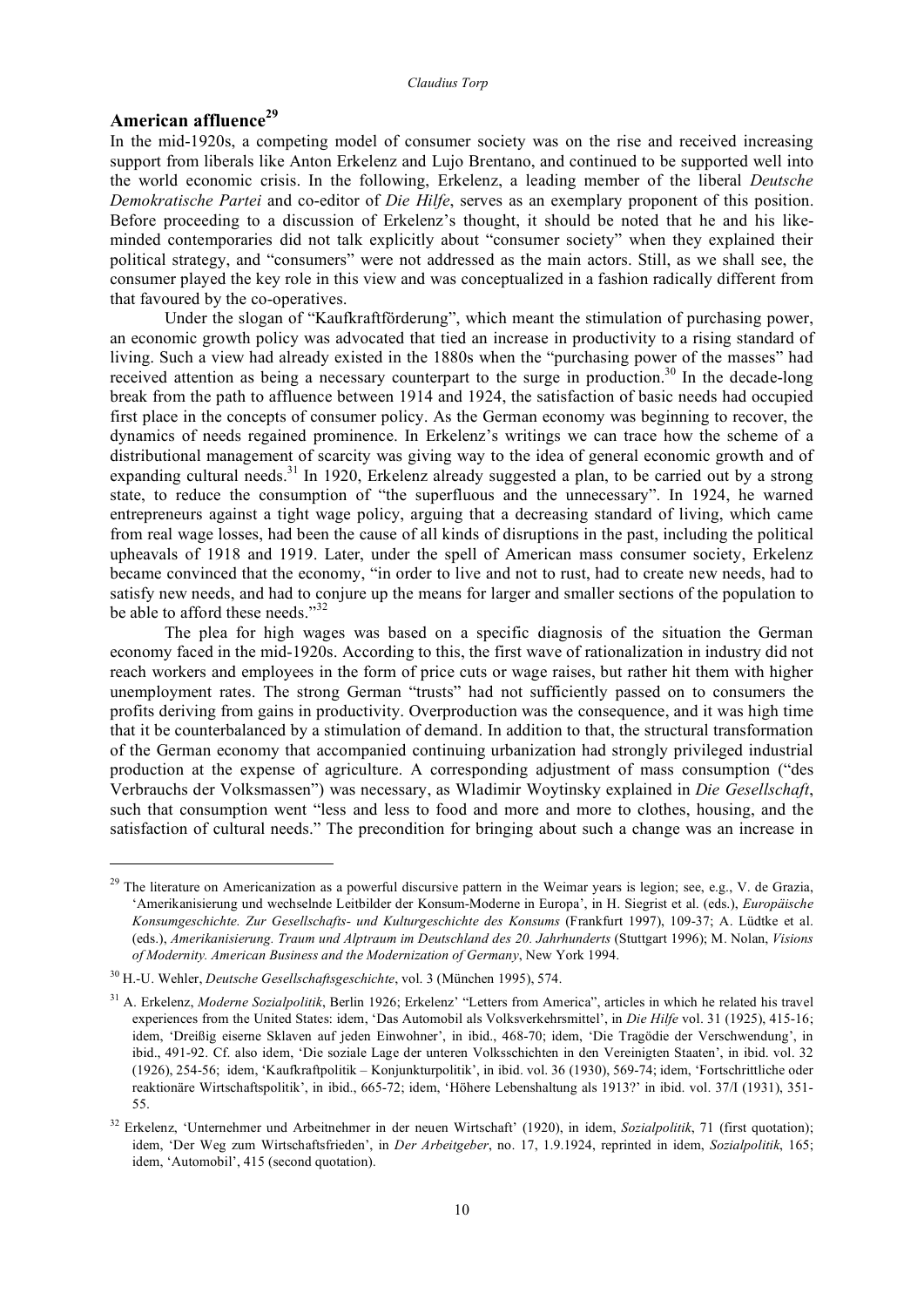real wages – as every economist had known ever since Ernst Engel demonstrated the connection between the level of income and the pattern of consumption. To Erkelenz, purchasing power had become the basis of "today's economic system [which] could only exist through expansion, i.e. the expansion of all needs of life".<sup>33</sup>

To be sure, a high wage policy on its own, its proponents had to admit, would just have triggered inflation; but coupled with rationalization it would become the engine of progress. At a conference of the "Gesellschaft für Soziale Reform" in 1927, Theodor Brauer and Emil Lederer explained the ingenious Fordist mechanism of a mutual reinforcement of wage rises and technical improvement. "Speculative" wage increases, Brauer recommended, stimulated demand, which then induced rationalized mass production.<sup>34</sup> Heightened production and more efficient production could obviate the need for price increases, and would instead raise wages such that more mass consumer goods might be sold. The rationalizing effects of mass consumption and the stimulation of demand by rationalization thus combined to create an upward spiral of ever-growing affluence. This is the place neither to assess the theoretical validity of this line of argument, nor to recapitulate Borchardt's neoclassical case against an exaggerated wage level before the world economic crisis. <sup>35</sup> It should, however, be noted that it was indeed a consumer policy that Weimar entrepreneurs resisted so strongly, even if contemporary discourse focused on talk about workers' and employees' rights. It was precisely workers' financial ability to participate in mass consumption that was at stake in the clash between supply-orientated industry and demand-orientated unions.

The vision of the thriving mass consumer society had the advantage, so its advocates argued, that it did not exist only in the imagination, but had, in fact, already been realized in the United States. When Erkelenz promulgated this vision in *Die Hilfe*, he was not so much talking economic theory, but rather painting vivid pictures of the American present – and by implication the possible German future. From his travels, he brought home descriptions of the incredible mass motorization, of big industry's technical superiority, and of the efficacious rationalization instantiated by the trade department under Hoover. It was beyond doubt that there really was an economic miracle in the converging of a stunning real wage level, twice as high as in Germany, with large profits for entrepreneurs. Yet, there was disagreement among the many travellers to the United States on whether American success was the result of specific domestic conditions and on whether it was possible to repeat the American miracle in Germany. Unequivocally, Erkelenz told his readers that it was not natural resources, not the greater productivity of agriculture, nor the more extensive domestic market that was responsible, but rather the double strategy of high wages plus rationalization that might easily be adopted in Germany.<sup>36</sup>

Even a strong supporter of the American model like Erkelenz did not embrace all its aspects whole-heartedly. He disapproved, for example, of instalment plans, and was wary of the possibility of mass motorization in Germany. What made the self-propelling Fordist mechanism so attractive was the spirit of achievement and the social harmony that might flow from a rising standard of living. To increase the purchasing power of the consumer masses was the best social policy, as Erkelenz proclaimed again and again.<sup>37</sup> In this view, the promise to integrate society rested on a dynamic conception of mass consumption in which people had the right and the means to satisfy their changing consumer needs, but, in a sense, also had the duty to do so, for if consumers would not do their duty, then the system would not work.

<sup>33</sup> W. Woytinsky, 'Wirtschaftskrise und Lohnpolitik', in *Die Gesellschaft* vol. 3/I (1926), 117; Erkelenz, 'Höhere Lebenshaltung', 355.

<sup>34</sup> On the conference, see Dr. Fliederstrauch, 'Geistige Grundfragen der Sozialpolitik', in *Die Hilfe* vol. 33 (1927), 347.

<sup>35</sup> Cf. K. Borchardt, 'Zwangslagen und Handlungsspielräume in der großen Wirtschaftskrise der frühen dreißiger Jahre', in M. Stürmer (ed.), *Die Weimarer Republik. Belagerte Civitas* (Königstein/Ts. 1980), 318-39.

<sup>36</sup> See Erkelenz, 'Automobil'; idem, 'Sklaven'; idem, 'Tragödie'.

<sup>37</sup> Cf. Erkelenz, 'Die Sozialpolitik der Demokratie', in idem, *Sozialpolitik*, 187ff; idem, *Wirtschaft und Sozialpolitik* (Vortrag auf dem Parteitag der DDP, Hamburg 1927) (Crimmitschau 1927).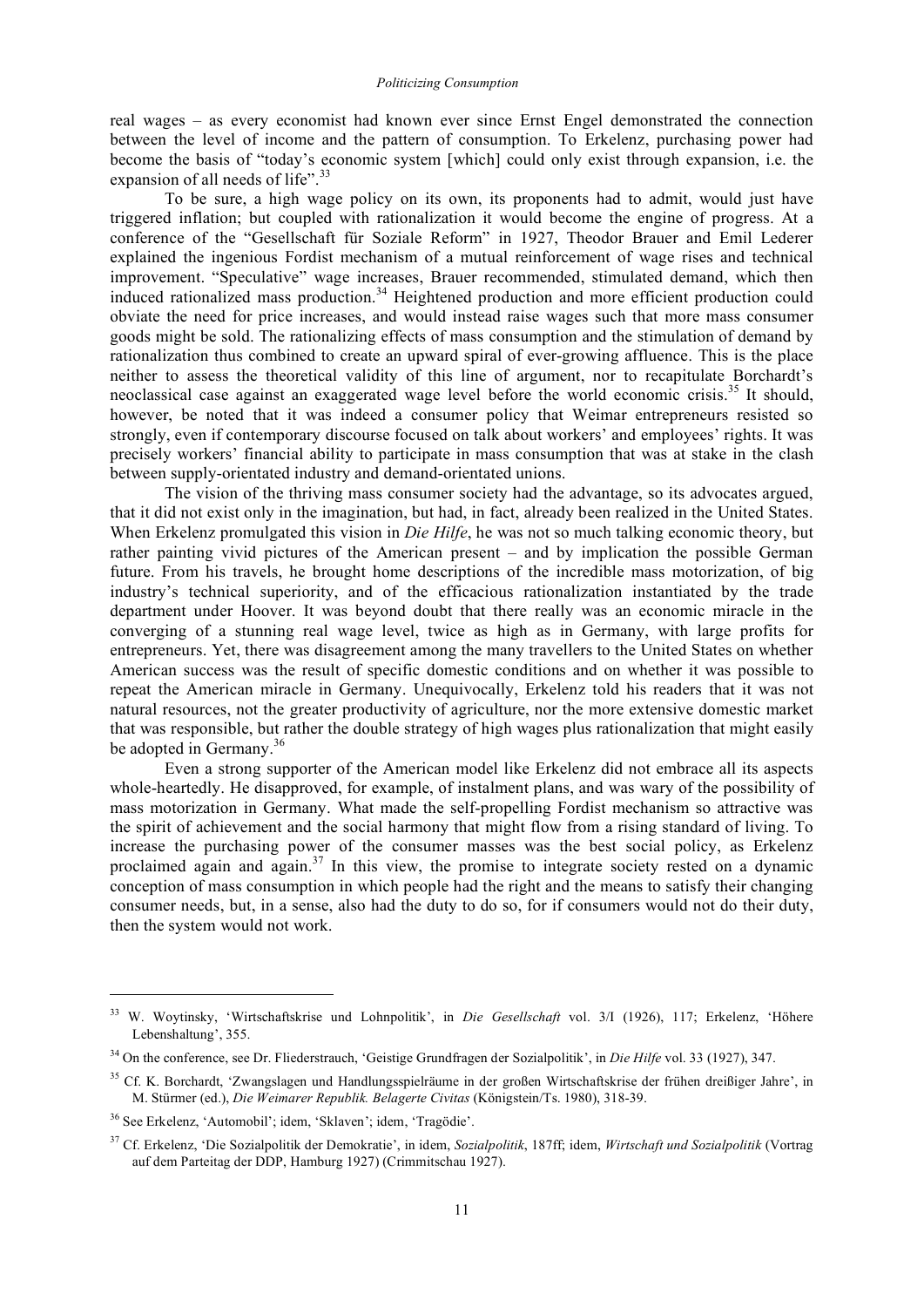## **German autarky**

During the world economic crisis, a wholly different conception of consumer society gained prominence among the right-wing "young conservative" authors, whose ideas largely converged, and sometimes were identical, with national socialist ideology. Earlier, the most influential writer had been Gottfried Feder, who, having impressed Hitler with his "Manifest zur Brechung der Zinsknechtschaft" (Manifesto to Break Loan Servitude), had significantly shaped the Nazi party's thin economic policy in the 1920s. When the young conservative journal *Die Tat* became popular in the late 1920s, Friedrich Zimmermann, alias Ferdinand Fried, who published his widely-noticed articles on the demise of capitalism there, exerted great influence.<sup>38</sup>

The primacy of politics over economics was invoked as the basic principle. We find it being explored in Feder's tedious exegesis of the 1920 party platform, which had partly been informed by his ideas. This would seem to be a draft of a national socialist version of a social contract. State and society are connected by notions of rights and duties that refer to the citizen's double identity as consumer and producer. The party platform does not talk about wage labourers or salaried employees, but mainly about citizens ("Staatsbürger"), who are also called "Volksgenossen". A strict reciprocity between the citizens and the state is visible; while the state is obliged to provide employment and subsistence ("für die Erwerbs- und Lebensmöglichkeit der Staatsbürger zu sorgen"), it is the citizen's "first duty" to work, intellectually or manually. Feder elucidates this construction by stating that "the consumer and the producer are the main participants in every economy".<sup>39</sup> On the one side, the nation is imagined as a community of producers, of the "working people" ("Werktätige"), who are characterized as being infused with the "schaffende Geist". Feder uses this powerful image to connote hard work and creativity, in opposition to the stereotypical anti-Semitic figure of the "raffende Geist" who was identified with "the jew", roaming about to pile up money and enslave producers through finance capital. The state's most urgent economic task, Feder suggested, was to destroy the power of all the exploitative middlemen in trade, retail, and banking, who interrupted the relation between producers and consumers. Of course, that did not apply to "Aryan" small retailers, who formed the "sound middle classes". In the party platform, these ideas materialized in the call for the communalization of big department stores, for the socialization of trusts, and for the death penalty for profiteers.<sup>40</sup> On the other side, the citizens' duty to work is counterbalanced by their right as consumers to be provided with the goods essential to their subsistence. Just like for the co-operative movement, "Bedarfsdeckung" should replace profitability as the purpose of the economy. Feder defined "Bedarfsdeckung" as the "satisfaction of necessary needs at reasonable prices for all who are joined in the *Volksgemeinschaft*". As food and housing were the only goods deemed necessary in this account, the state would see to it that provision of them was guaranteed. While anxious to proclaim that private property remained inviolate as long as it did not harm the public interest, the state did embark on projects like housing programmes and the expansion of *Lebensraum*, which were announced as a part of the national socialist food policy. Also, if it was not possible to feed the whole nation, the platform stipulated that non-citizens were to be expelled from Germany.<sup>41</sup>

However unsuccessful Feder later was in the Nazi state, and although he may not have been very explicit about it himself, the decisive point to make about his writings is that he acknowledged the double nature of citizens as consumers and producers and made it the basis of a social contract on

<sup>38</sup> See G. Feder, *Manifest zur Brechung der Zinsknechtschaft* (München 1919); idem, *Der Deutsche Staat auf nationaler und sozialer Grundlage* (1923) (München 1933<sup>12</sup> ); F. Fried, *Autarkie* (Jena 1932); idem, *Das Ende des Kapitalismus* (Jena 1931). See also A. Barkai, *Das Wirtschaftssystem des Nationalsozialismus. Der historische und ideologische Hintergrund 1933-36* (Köln 1977), 57, 81; A. Ritschl, 'Die NS-Wirtschaftsideologie – Modernisierungsprogramm oder reaktionäre Utopie?' in M. Prinz and R. Zitelmann (eds.), *Nationalsozialismus und Modernisierung* (Darmstadt 1991), 48-70.

<sup>39</sup> Programm der NSDAP. München, 24. Februar 1920, in W. Mommsen u. G. Franz (eds.), *Die deutschen Parteiprogramme, vol. 3: Das Deutsche Reich als Republik 1918-1930* (Leipzig 1931<sup>5</sup> ), 91f.; Feder, *Deutsche Staat*, 24.

<sup>40</sup> Ibid., 18-23; Programm der NSDAP, 92.

<sup>41</sup> Feder, *Deutsche Staat*, 19 (quotation), 18-28, 40-46, 59-69.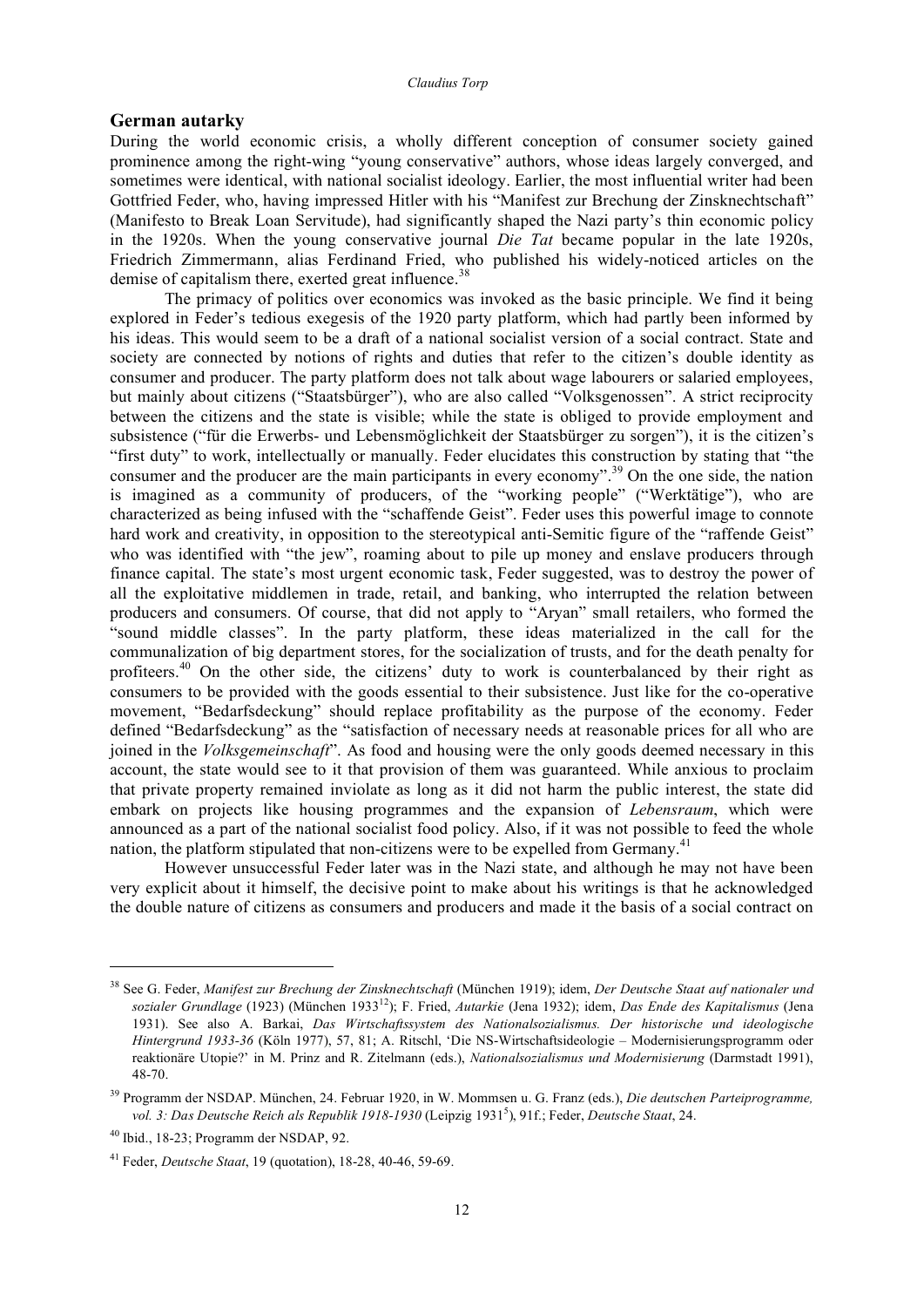which the national socialist *Volksgemeinschaft* would rest. The state was founded upon the citizens' duty to work and upon their right to be provided with necessary goods.

The figure of the German consumer took further shape in the writings of Ferdinand Fried, who advocated far-reaching state intervention in the economy in response to the world economic crisis. He explored capitalism's fundamental failure to allocate resources at length, and tried to demonstrate a long-term trend from free trade towards trade war in the world economy. This development would eventually lead to geographically separate economic areas, virtually forcing nations to adopt autarky and the planned economy as the key principles of economic policy. According to Fried, a paradigm shift was on the way as the masses, having suffered most under capitalism and now rising to political power, determined how the state related to the economy. The order of the day was static national subsistence organized by the state, replacing the past axioma of dynamic development and international exchange. When Fried argued that "the demand-stimulating economy (Bedarfsweckungswirtschaft) turns into a demand-meeting economy (Bedarfsdeckungswirtschaft) again", he was playing on familiar terminology.<sup>42</sup>

The walling off of the German economy with tariffs envisioned by Fried had consequences for the consumer. Since the priority was to meet demand as far as possible through domestic production, a partial re-agrarization was recommended. Only those products which could not possibly be had from German soil should be imported. Fortunately, as Fried found out when he was sketching a minimalist import plan, most foodstuffs could be produced in ample amounts at home. When it came to extravagant import goods like coffee, tea, or cigarettes, for which there was obviously a demand, a "gradual disaccustoming" was advised. With respect to the difficult provision of fruit in the winter time, it seemed best to "work out a consumer rhythm that is in line with the conditions of the German soil". When Fried asked whether Germans should "keep on drinking coffee only to do Brazil a favour", he was trying to teach his readers how eminently political consumption was.<sup>43</sup>

It may perhaps seem plausible to consider autarky and re-agrarization a retreat from consumer society altogether. Indeed, this conception did venture to break away from some of the economic developments that had created the historical conditions for the concept of consumer society in the first place. Yet, the ideal of autarky made consumption an important element in the construction of national identity. The citizen had to be educated as a German consumer if he or she was to be a full member of the *Volksgemeinschaft*. Thus, the politicized consumer was so prominent in this vision of German society that it, too, was a variation on the theme of the consumer society.

*Claudius Torp Max Weber Fellow, 2009-2010*

<sup>42</sup> Fried, *Ende*, 23.

<sup>43</sup> Fried, *Autarkie*, quotations: 90, 88, 90.